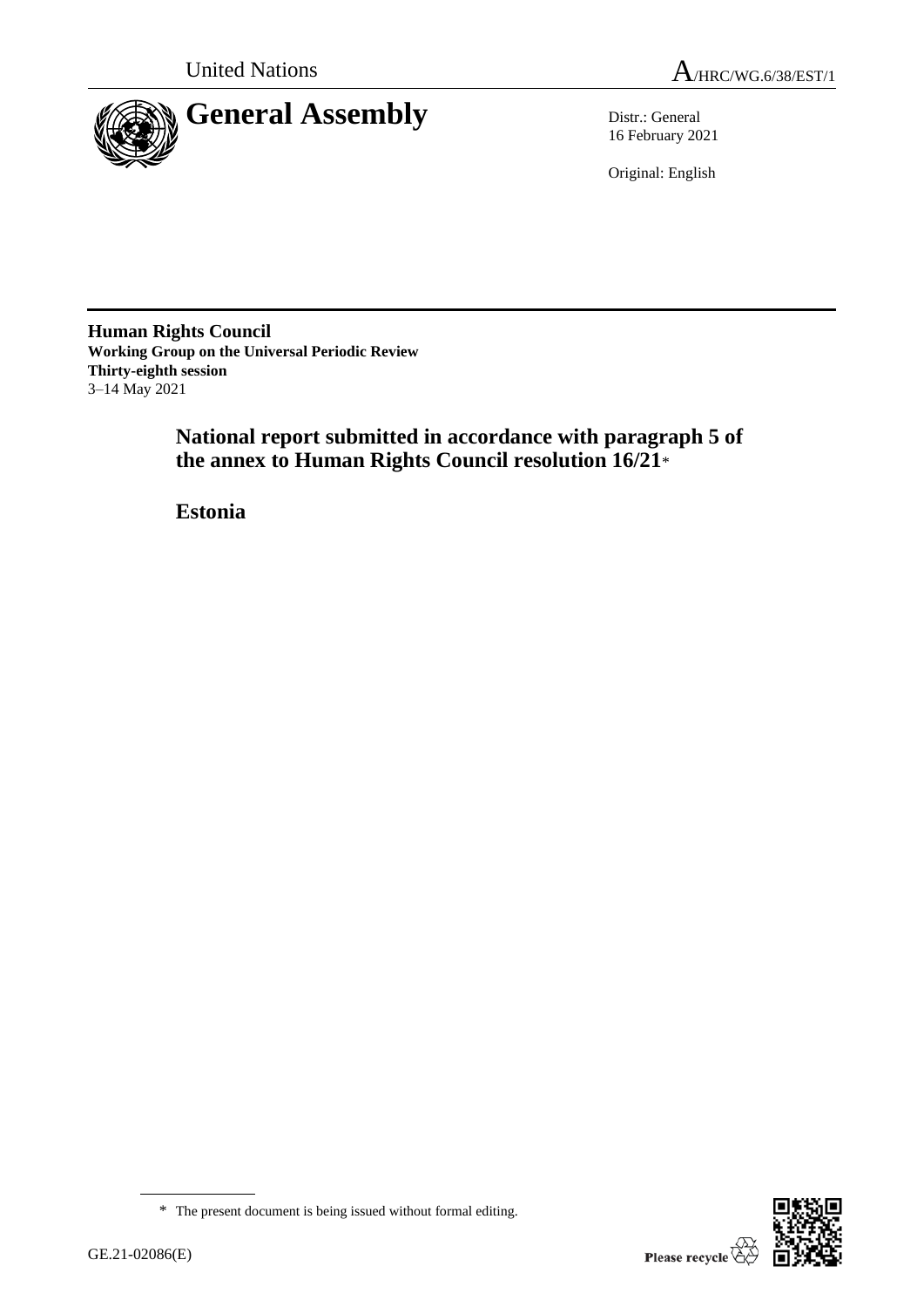# **I. Introduction**<sup>1</sup>

1. The Estonian Government values the importance of ensuring and promoting human rights as enshrined in international instruments and cooperating in the field of human rights with international organisations and other States. Estonia is committed to fulfilling its reporting obligations to UN treaty bodies and other international organisations. Estonia has issued a standing invitation to the Special Procedures of the Human Rights Council. The Universal Periodic Review (UPR) provides a good basis for States to review their human rights activities and plan for the future. This third UPR and the mid-term report of 2018 continue the dialogue of the second UPR of 2016.

# **Reporting process**<sup>2</sup>

2. The report gives an overview of legislation, national action plans, policies and practices pertaining to human rights. References are made to recommendations by States in the course of the previous UPR. It has not been possible to address all human rights and fundamental freedoms in detail, and thus the report covers the issues that have deserved particular attention at national or international level in recent years.

3. This report has been compiled under the coordination of the Ministry of Foreign Affairs in cooperation with other Ministries that provided an overview of developments in their areas of governance. The draft report was sent to human rights NGOs in Estonia for feedback. The Estonian Institute of Human Rights and the Estonian Human Rights Centre on behalf of the Equal Treatment Network provided their comments on the report. The Equal Treatment Network also presented its own report to the Human Rights Council. For the first time, the Chancellor of Justice as the body fulfilling the functions of a National Human Rights Institution, plans to submit a separate report.

4. The Estonian Government values cooperation with civil society organisations in the human rights review procedure and highlights their continuous efforts in raising public awareness. A discussion organised by the Estonian Human Rights Centre at the annual Opinion Festival in August 2020 focused on the UPR process.

# **II. Promotion and protection of human rights – Follow-up of recommendations from the previous cycle**

# **A. Developments in the legal framework and policies since the previous review**

# **Accession to international human rights instruments and future plans**<sup>3</sup>

5. In 2017, Estonia ratified the Council of Europe Convention on preventing and combating violence against women and domestic violence (Istanbul Convention), effective in respect of Estonia as of 1 February 2018.

6. In 2016, Estonia ratified the Protocol of 2014 to the ILO Forced Labour Convention adopted in 1930, effective in respect of Estonia as of 24 November 2017.

7. On 17 July 2018, the jurisdiction of the International Criminal Court over the crime of aggression was activated. In 2013, Estonia was one of the first countries to ratify the amendments to Article 8 of the Rome Statute.

8. Estonia is continuing national consultations and preparations for accession to the following international conventions: UNESCO Convention against Discrimination in Education and the International Convention for the Protection of All Persons from Enforced Disappearance.

9. The competent authorities of Estonia have analysed the United Nations conventions on statelessness (1954 UN Convention relating to the Status of Stateless Persons and 1961 Convention on the Reduction of Statelessness) and have come to the conclusion that there is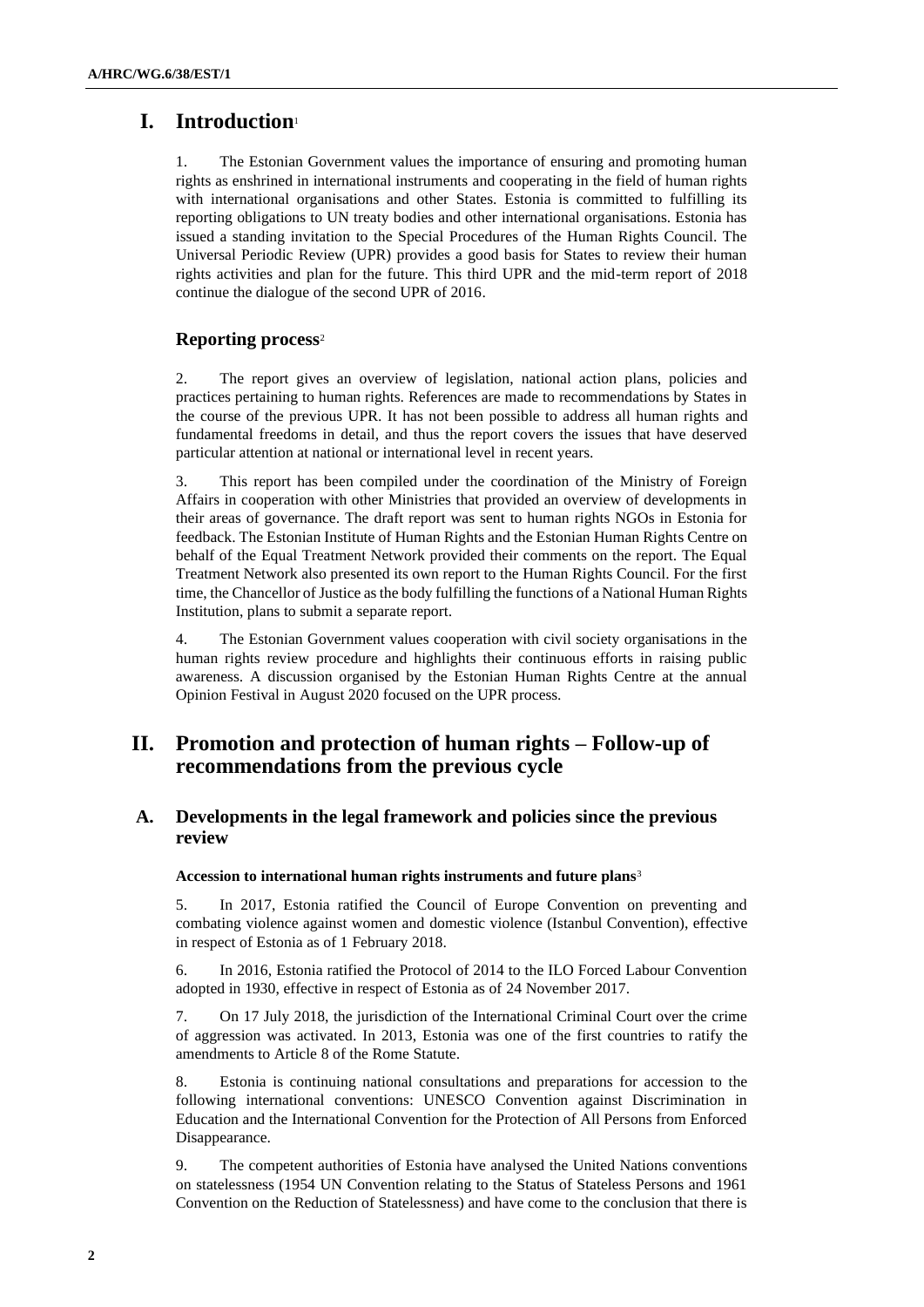currently no need to become a party to these conventions, as national legislation provides an extensive protection for stateless persons, who in Estonia are primarily persons with undetermined citizenship. Ongoing measures to promote Estonian citizenship are addressed below.

10. Possible accession to the International Convention on the Protection of the Rights of All Migrant Workers and Members of Their Families, ILO Domestic Workers Convention No. 189, Optional Protocol to the Convention on the Elimination of All Forms of Discrimination against Women and Optional Protocol to the International Covenant on Economic, Social and Cultural Rights is currently on hold pending further developments and analyses.

# **B. Developments in the institutional framework in the protection of human rights**

#### **Establishment of a National Human Rights Institution (NHRI)**<sup>4</sup>

11. One of the most important developments in recent years has been the establishment of a national institution for the promotion and protection of human rights. The Chancellor of Justice was assigned the functions of a NHRI on 1 January 2019 in compliance with the Paris Principles. The Chancellor of Justice has applied for NHRI accreditation, and has expanded her Office to include a head of NHRI activities responsible for coordinating the work of the advisers to the Chancellor who contribute to fulfilling the mandate of the Office as an NHRI. In 2019 the Advisory Committee on Human Rights was set up by the Chancellor with the task of advising the Chancellor in the promotion and protection of human rights and in monitoring the human rights situation. The Chancellor has become a member of the European Network of National Human Rights Institutions, and participates in bilateral and multilateral international cooperation between NHRIs.

# **Establishment of a supervisory mechanism for the implementation of the United Nations Convention on the Rights of Persons with Disabilities**<sup>5</sup>

12. Since 1 January 2019, the Chancellor of Justice has performed the functions of an independent mechanism to promote, uphold and monitor implementation of the Convention under Article 33(2). The Chancellor ensures that all persons with disabilities are able to exercise their fundamental rights and freedoms on an equal basis with others. The Chancellor of Justice has set up an advisory body to involve persons with disabilities in the performance of these functions.

#### **Creation of a position of special human rights and migration representative**

13. In 2020, the Minister of Foreign Affairs appointed the first diplomatic representative with a special mandate in human rights and migration, tasked with active participation in various international human rights organisations to communicate official positions on the regulation of migration issues in cooperation with other countries.

# **C. Implementation of human rights**

#### **Elections**

14. An important amendment has been introduced in Estonian election law whereby the voting age in local elections has been lowered from 18 to 16. This required amendment of the Constitution. Young people between 16 and 18 participated in local elections for the first time in 2017.

15. In 2005, Estonia was the first country to introduce nation-wide Internet voting (ivoting). I-voting is possible during advance voting with an ID-card or Mobile ID for voter identification. Over the years, i-voting has gained popularity and the trust of voters as an alternative to traditional voting. Everyone still has the right to cast a vote in person on the day of the election or during advance voting. Many measures have been introduced to make voting stations accessible to persons with reduced mobility, and an option to vote at home is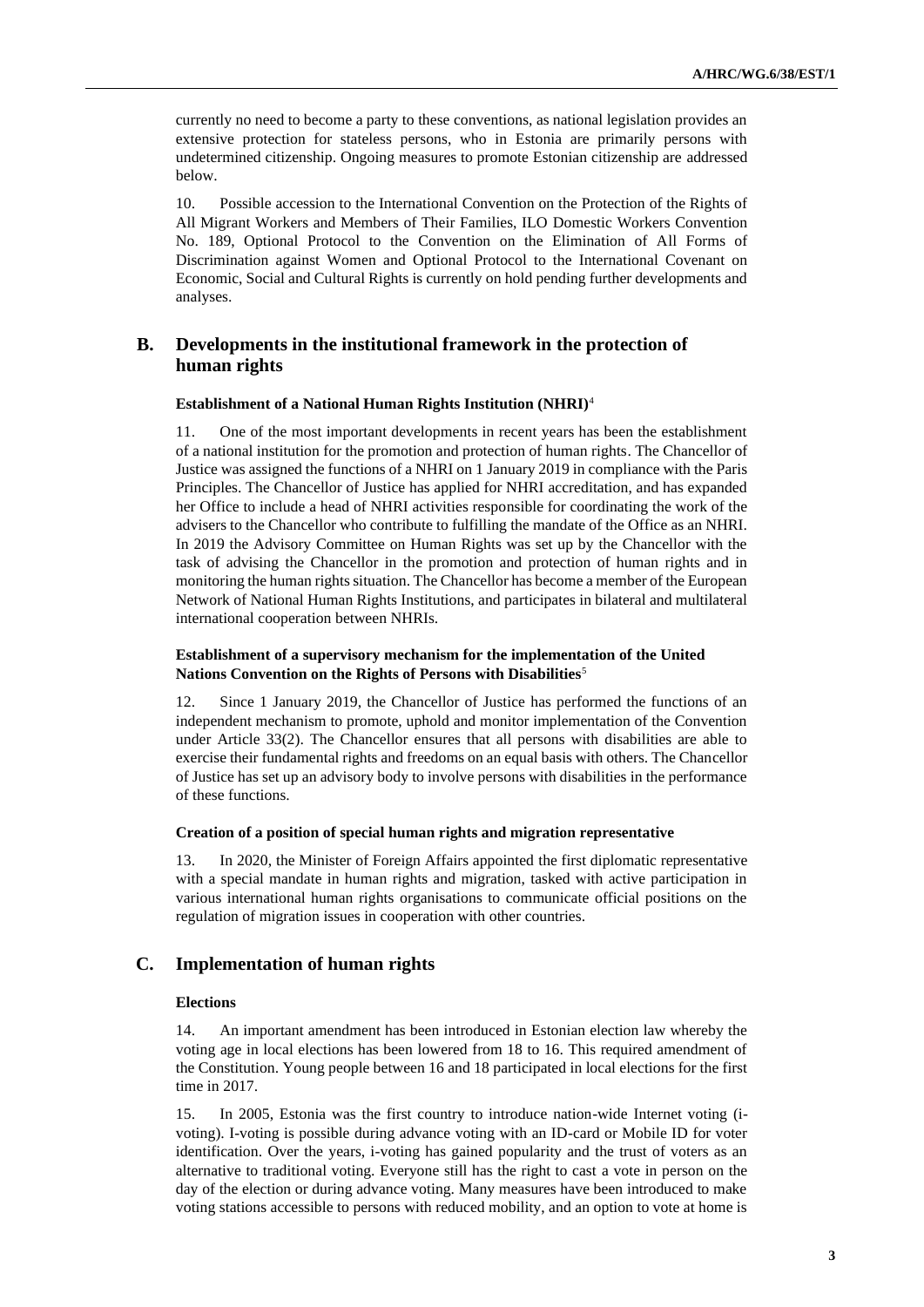available for those who cannot go to a voting station for health reasons, if they so request in advance.

16. There have been a total of 10 elections with the option of i-voting. Whereas in 2005, 2% of voters opted for i-voting, by 2019 the share of i-voters had grown to 28% of eligible voters. In the 2019 parliamentary elections, 43.7% of the people who voted did so over the Internet from a total of 143 countries. In the 2019 European Parliament elections, 46.7% of votes were cast over the Internet from a total of 109 countries.

## **Equality, prohibition of discrimination**<sup>6</sup>

17. The prohibition of discrimination is established in § 12 of the Constitution, whereby everyone is equal before the law. No one shall be discriminated against on the basis of nationality, race, colour, sex, language, origin, religion, political or other beliefs, property or social status, or on other grounds. Specific provisions are set out in various legislation, including the Equal Treatment Act, Gender Equality Act, Employment Contracts Act and Penal Code. § 152 of the Penal Code provides for punishments for violation of equality.

18. To combat discrimination on the labour market, efforts are made to raise the awareness of employers, where cooperation with civil society plays an important role. The Ministry of Social Affairs in cooperation with the Estonian Human Rights Centre has launched a Diverse Workplace label to recognise companies that systematically promote diversity. As of 2020, 130 organisations and companies have acceded to the Estonian Diversity Charter, thereby committing to promoting diversity and equal opportunities among their employees, partners and clients. Diversity is also in focus on the annual Diversity Day, with activities organised by the cultural associations of national minorities and others.

19. In 2019, the Government set up an accessibility task force as part of its 2019–2023 action plan. The task force focused on a large-scale mapping of issues, and proposals were made to the Government in October 2020. One of the conclusions was that non-compliance with current accessibility requirements continues to pose a challenge. The final report will be submitted to the Government in 2021 with proposals on how to improve accessibility.

20. In 2020, the Ministry of Social Affairs initiated an Equal Treatment Campaign to break stereotypes and prejudices regarding different minority groups, promote understanding and solidarity among various social groups and reduce discrimination by setting a good example.

21. An important role is played by both the Chancellor of Justice and the Gender Equality and Equal Treatment Commissioner in promoting equality and ensuring and exercising supervision over compliance with current legislation.

22. The Chancellor of Justice reviews the compliance of acts of general application with the Constitution and laws and exercises supervision over the activities of representatives of public authority. The Chancellor ensures that the actions of authorities performing public law functions do not violate constitutional rights or freedoms. The Chancellor conducts conciliation proceedings in discrimination disputes between persons governed by private law, and promotes the principles of equality and equal treatment.

23. The Gender Equality and Equal Treatment Commissioner advises and assists people who believe they have been discriminated against.

24. The Commissioner monitors compliance with the requirements of the Gender Equality Act and the Equal Treatment Act. The Commissioner is an advisory body to the Government, government authorities and municipalities. The Commissioner promotes gender equality and equal treatment, and proposes amendments to legislation. The Commissioner also acts as the point of contact for EU Member States for the purpose of supporting the exercise of the right to free movement of workers of nationals of EU Member States, EEA countries and their family members.

25. State budget allocations for the activities of the Gender Equality and Equal Treatment Commissioner have consistently increased, e.g. from EUR 167,116 in 2015 to EUR 506,956 in 2020.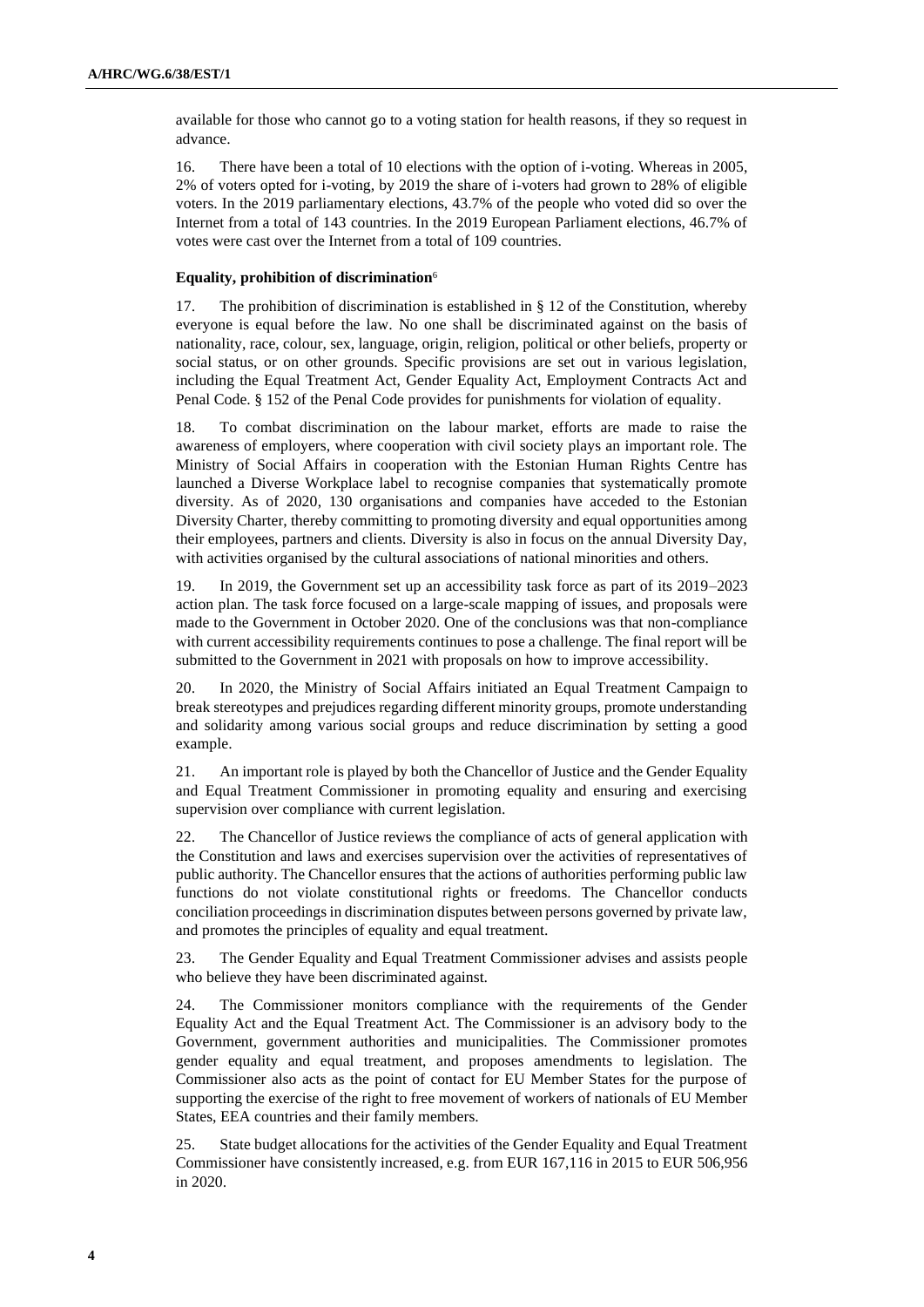#### **Gender equality – achievements, challenges and measures**<sup>7</sup>

26. In 2016, the Government approved the "Welfare Development Plan for 2016–2023", which aims to reduce social inequality and poverty, promote gender equality and increase social inclusion. One of four sub-goals is the promotion and achievement of gender equality. The gender equality policies of the Development Plan are implemented through four-year rolling Gender Equality Programme(s) (2019–2022 and 2020–2023 are the latest).

27. Measures planned in the Development Plan and the Programme(s) range from awareness raising to legislative initiatives, including both special measures to promote gender equality and activities that support the implementation of gender mainstreaming. To reduce gender inequality, prevent its resurgence and achieve gender equality in different spheres of life, attention is paid to reducing gender stereotypes that cause gender inequality and their negative impact. The measures are also aimed at enhancing the protection of rights and ensuring institutional capacity, including the analysis and management capabilities necessary for the promotion of gender equality. Implementation of the Development Plan and the Programme(s) is monitored through indicators. Activities are funded from state budget and foreign financing.

28. In 2015, a competence centre was established to support gender mainstreaming and implementation of equal treatment, including accessibility, in the use of EU Structural and Investment Funds. The centre has published information materials and guidelines for implementation agencies and intermediate bodies, and has provided training and counselling. In 2018, information materials were published for parents and science club instructors to support and raise interest among girls in natural sciences and technology. The centre coordinates cooperation of the equal opportunities network in promoting gender equality and guaranteeing equal treatment when using funding from the EU Structural and Investment Funds.

29. Norway Grants co-funding is being used to set up a virtual gender equality competence centre to make available a wide range of information, including data, studies, training materials, study programmes for teachers and other important stakeholders, including employers and policymakers.

30. There are less women than men in politics and among decision-makers, although the situation has recently improved. Whereas in 2020 women accounted for 29% of members of Parliament and 13% of members of Government, with the new Government in January 2021, 46.8 % of ministers, including the Prime Minister, are women.

# **Gender pay gap**<sup>8</sup>

31. The gender pay gap has been the subject of interest and wide discussions in society, involving various stakeholders, including organisations of employees and employers and civil society. Although the gender pay gap in Estonia is still the widest in the EU, according to Eurostat, it has slowly decreased over the last years, from 29.9% in 2012 to 21.8% in 2018.

32. On Equal Pay Day, the Ministry of Social Affairs in co-operation with civil society organisations has conducted various awareness-raising activities to draw attention to the unequal pay of men and women, reasons therefor and the need and possibilities to reduce the gap.

33. From 2019 to 2021, Tallinn University, TalTech and Statistics Estonia will carry out a project to analyse the still unexplained part of the gender pay gap. The project aims to identify further reasons for the pay gap, and to develop evidence-based tools and potential solutions for reducing the pay gap.

34. Gender segregation in education and the labour market remains high in Estonia. Women often dominate in professions that are of critical importance to society but that are not very highly rewarded financially, such as in the social and educational domains. At the same time, men tend to study and work in areas of greater growth potential and higher salaries, such as ICT.

35. In 2017, the Ministry of Social Affairs organised training for career counsellors working with young people to give them basic knowledge about gender equality. The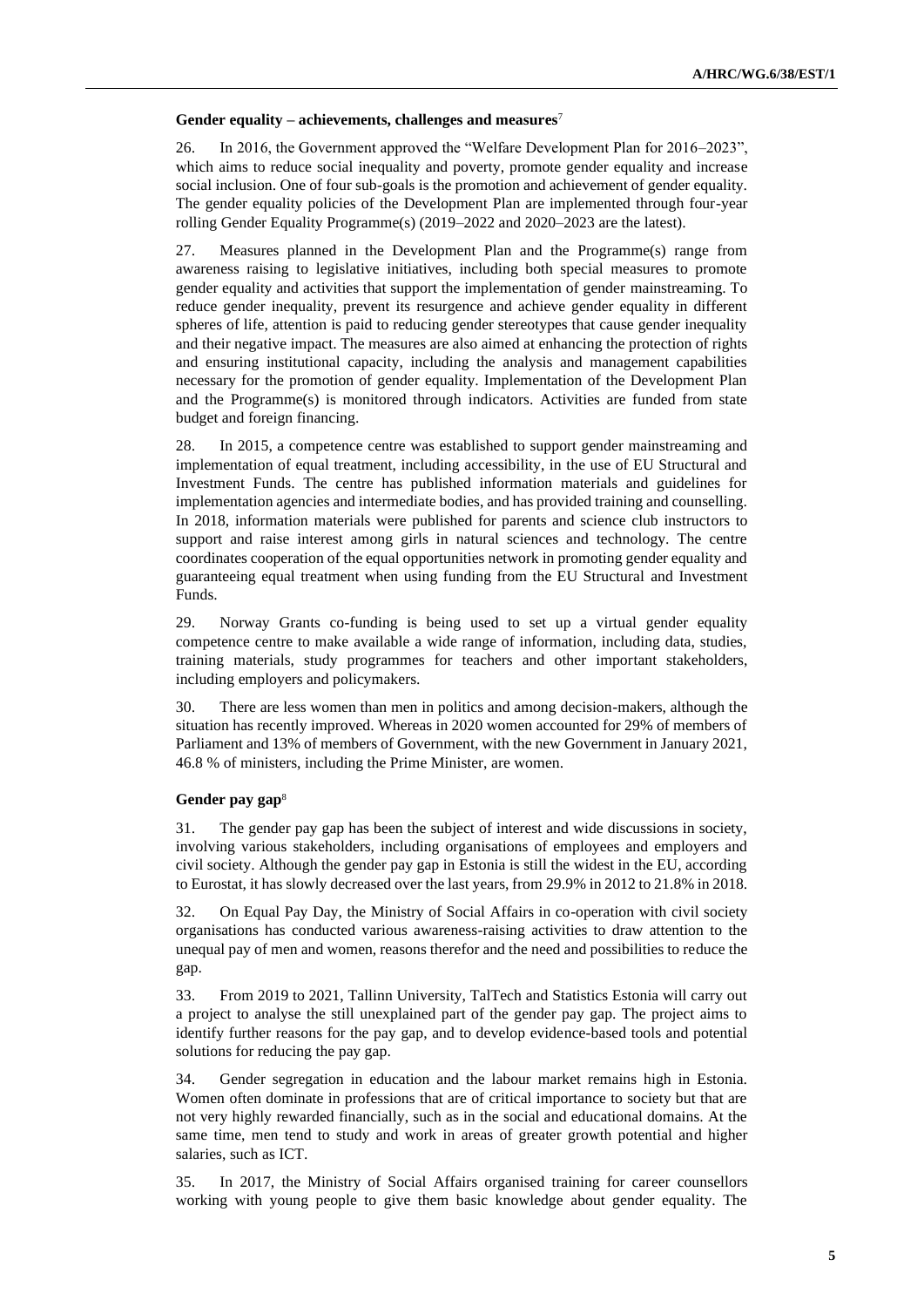Ministry has commissioned a research project to be carried out from 2019 to 2021 with the aim of developing and piloting nudges to decrease stereotypes and segregation and increase the share of girls and women among ICT sector students and employees.

36. Mainly women carry the care burden, which is reflected in their position on the labour market and their income. The gender employment gap is the highest among parents with small children. The employment gap among men and women aged 20–49 with at least one child under 6 was 36.1 percentage points in 2019. In 2019, men accounted for less than 3% of people on parental leave.

37. Various measures have been taken to improve the reconciliation of work and family life, and to support a more equal sharing of the care burden between men and women. The parental leave and benefits system has been made more flexible to allow part-time work when receiving benefits without forfeiting part of the benefit. The planned changes will take effect gradually from 2018 to 2022. In July 2020, paternity leave was extended to 30 days. A media campaign was conducted in 2017 to draw attention to the important role of fathers in raising children.

38. With the help of the European Social Fund, the state has also supported municipalities in creating new childcare places, with special attention on care options for children with special needs.

39. Plans are being made for changes to the long-term care system, to reduce the care burden of informal carers through improving the availability of long-term care services and thereby supporting the reconciliation of work and care.

40. New family allowances were introduced in 2017 and 2018. Since the second half of 2017, families with at least three children receive an allowance for families with many children, and as of 2018, there is an allowance for multiple births of three or more children. The allowance for families with many children, caregiver's allowance, allowance for multiple birth of three or more children and child allowances have increased.

#### **Human trafficking**<sup>9</sup>

41. Instead of a country of origin of human trafficking, Estonia is becoming a country of destination of prostitution and labour exploitation. There have been increasing cases of human trafficking in terms of both labour exploitation and sexual exploitation, the human trafficking hotline has been receiving more calls from foreigners, and the number of cases involving foreigners before the labour dispute committee has also increased. The number of foreigners involved in crimes of pimping has increased, and in nearly half the cases recorded in 2020, the women being pimped were from abroad.

42. Crimes related to human trafficking include trafficking in human beings (§ 133 of the Penal Code), support to human trafficking (§ 133<sup>1</sup> of the Penal Code), pimping (§ 133<sup>2</sup> of the Penal Code) and human trafficking with respect to minors (§ 175 of the Penal Code). In 2020, 84 crimes related to trafficking in human beings were recorded: 20 cases of human trafficking, 37 of pimping, 1 case of aiding prostitution and 26 cases of human trafficking with respect to minors.

43. The Government in cooperation with relevant stakeholders has taken a proactive approach towards identifying and assisting victims of human trafficking, and [guidelines](https://www.kriminaalpoliitika.ee/sites/krimipoliitika/files/elfinder/dokumendid/ik_juhis_2019.pdf) for identifying victims of human trafficking were enacted in 2019.

44. The Social Insurance Board operates a helpline to prevent human trafficking and help victims. The Strategy for Preventing Violence and its implementation plan serve as the basis for activities to prevent human trafficking, and related activities are also included in the Internal Security Development Plan for 2020–2030. Area-specific activities are included in the work plans of the relevant Ministries.

### **Domestic violence**<sup>10</sup>

45. A coordinated system has been created for tackling domestic violence, aimed at reducing gender-based violence and raising awareness of victims and the general public. The Ministry of the Interior has set up an interdepartmental steering group that involves ministries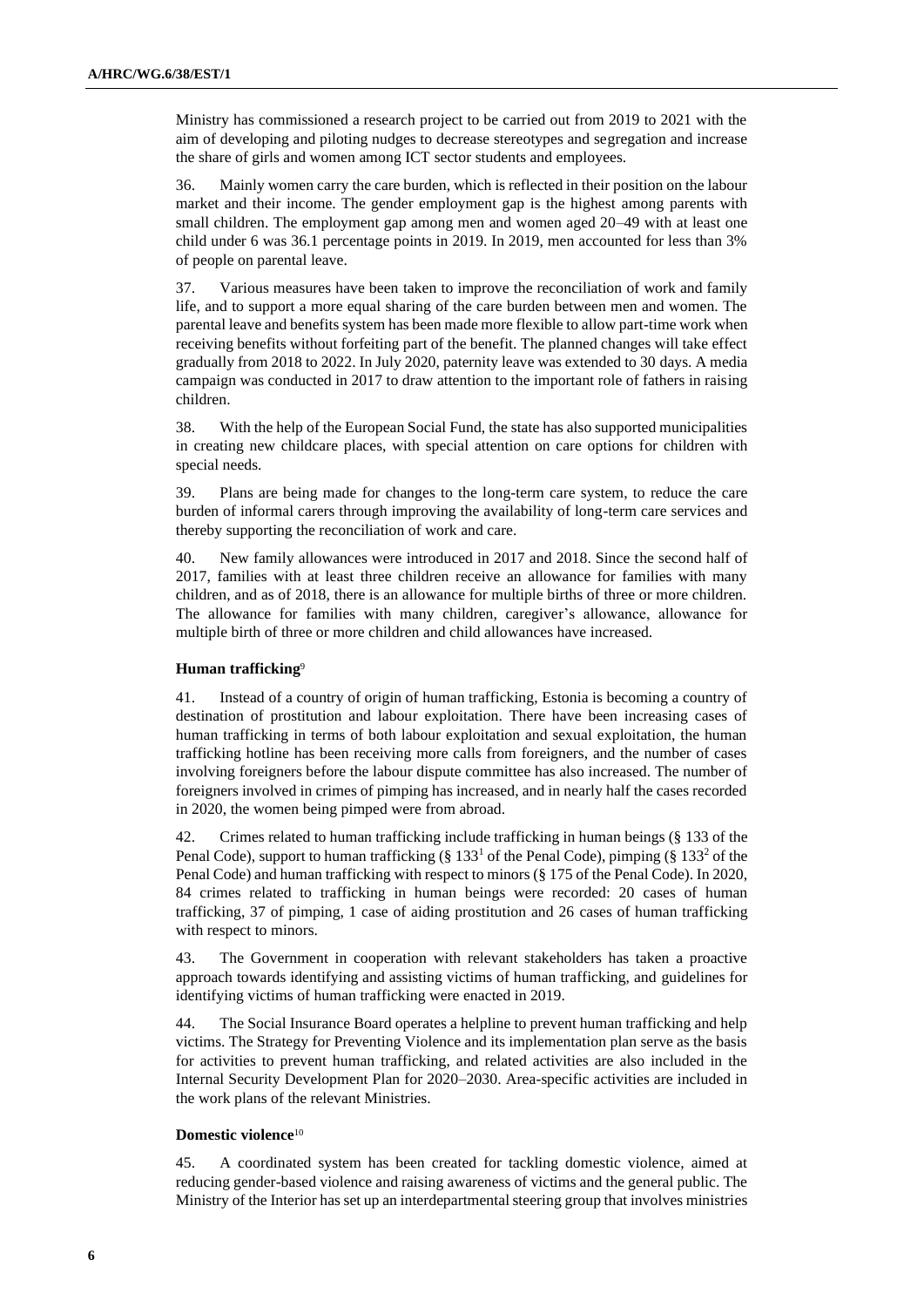and their subordinate authorities and municipalities. In 2019, a group of experts drafted a Memorandum on the Domestic Violence Action Plan for 2019–2023, focusing on five main goals: protection of victims, liability of perpetrators, knowledge and professionalism of specialists, tools in support of specialists and problem monitoring.

46. The police have introduced a new domestic violence information form that helps the police to better identify risks of violence. The Ministry of the Interior in cooperation with the Ministries of Social Affairs and Justice has launched a new model of cooperation to determine, assist and support victims of violence. Any call involving domestic violence is followed up by the police and a social worker to identify any risk of violence and prevent violence from escalating. Information days are organised for the police, municipalities, victim support workers and other key actors.

47. Multi-Agency Risk Assessment Conferences (MARAC) specialist networks have been launched in all 15 counties to identify victims of high risk domestic violence and ensure their protection through reducing violence and its consequences. In 2020, a development team of 16 experts was formed to discuss progress made in regions where the model is being used and how to develop the system further.

### Hate crimes<sup>11</sup>

48. The Penal Code includes offences against equality (§§ 151 through 153). The Penal Code does not explicitly provide for the motive of hatred as an aggravating circumstance, but does recognise "other base motive" as an aggravating circumstance, under which hate crimes can be classified. The assessment of the court as to whether the motive for a criminal offence is a base motive will depend on the circumstances surrounding the specific act and the particular nature of the crime. Law enforcement agencies are obliged to apply the law in accordance with international obligations, for which they have received training.

49. Since 2016, Estonia has prepared annual reviews of recorded hate crimes. Guidelines on recording hate crimes have been prepared for the police. Victim surveys in recent years have shown that 1–2% of respondents believe that the victim became a victim because of their nationality, race, colour, religion, disability or sexual orientation. Representatives of Estonia participate in international working groups on reporting and recording hate crimes (e.g. EU Agency for Fundamental Rights) on a regular basis.

#### Equal access to education<sup>12</sup>

50. Estonia highly values education and equal access to it as the key to success and an important factor in the development of a country. Everyone residing in Estonia legally and all beneficiaries of international protection or persons seeking international protection have the right to acquire an education under the conditions provided by law. Access to education is not dependent on a person's language, cultural or ethnic background, religious beliefs or social or economic background, gender, place of residence or special educational needs. Students for whom school is compulsory can study in a basic school regardless of their legal status. Estonia therefore follows UNESCO's recommendation on elimination of discrimination according to the UNESCO Convention against Discrimination in Education.

51. Basic knowledge and skills for interacting with different people are acquired with preschool education. Estonia implements the unity school principle, and there are no schools or classes in Estonia that differentiate on the grounds of social, ethnic or other characteristics. Roma children are ensured access to quality education on an equal basis with all other children living in Estonia, and are fully included in the common Estonian education system.

52. The recent OECD PISA test results confirm that the Estonian education system is effective and progress made by students does not depend on their social or economic background. The education system ensures a sound education in Estonian on all levels for all children while helping students belonging to national minorities preserve their language and identity. The Estonian education system is designed to provide basic education not only in Estonian but also in minority languages (Russian, English, Finnish) or a multilingual education through language immersion programmes, as decided by the municipality or manager of the school. The state provides funding for Sunday schools that promote the language and culture of national minorities.

**7**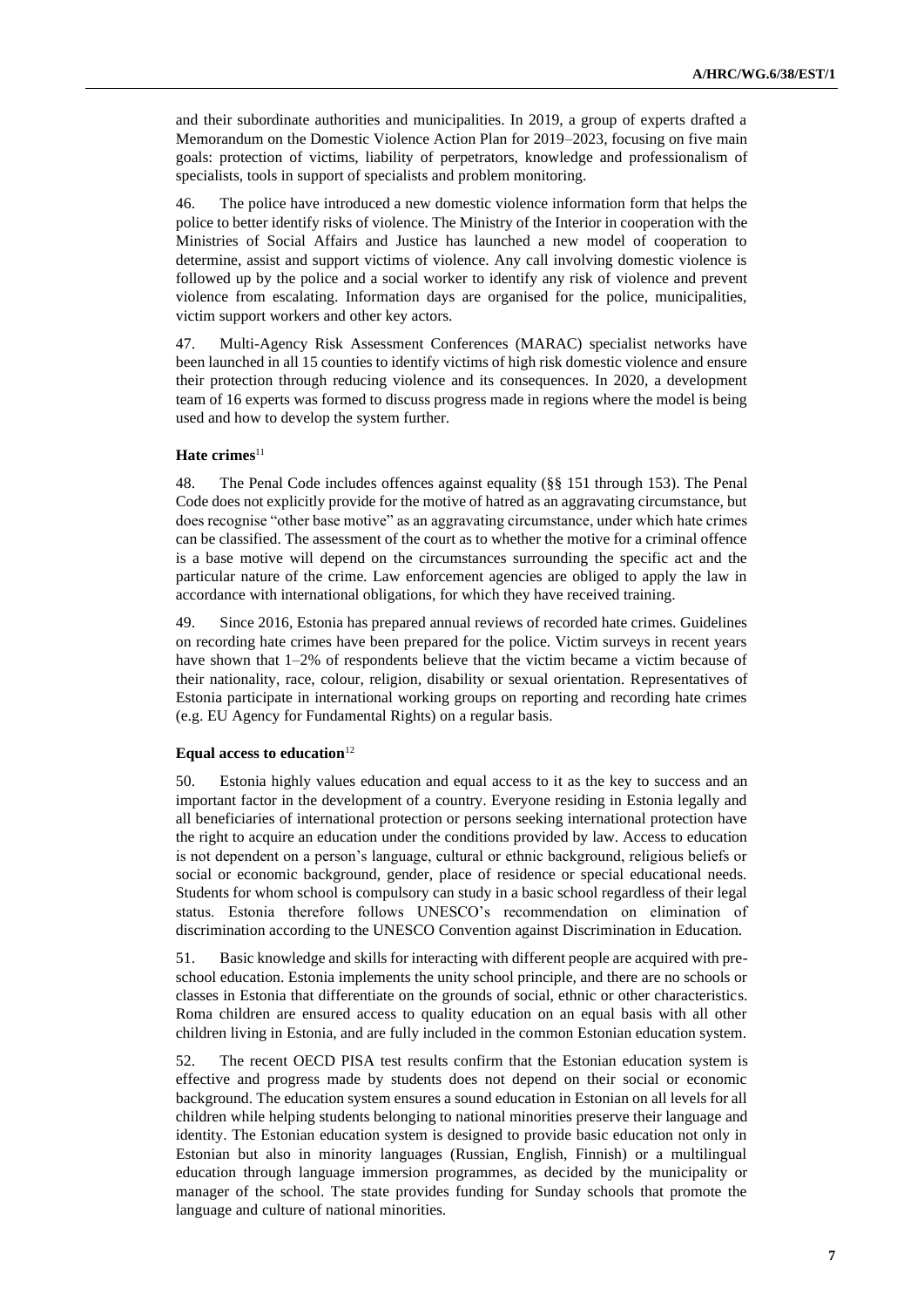#### **Raising awareness of human rights – Human rights in the education system**

53. Since 2011, the Estonian Institute of Human Rights (EIHR) has organised an [Annual](https://aastakonverents.humanrightsestonia.ee/en/)  [Conference](https://aastakonverents.humanrightsestonia.ee/en/) on human rights with the President of Estonia as its patron. In 2019 and 2020, one of the underlying themes was Estonia's membership in the United Nations Security Council. The EIHR has conducted [public opinion polls](https://www.humanrightsestonia.ee/en/research-surveys/) on human rights in 2012, 2016 and 2020, a comparative survey "Human Rights in the Baltic States 2018" and a survey on newly arrived migrants in 2016. The surveys reveal an increase of awareness of human rights: in 2012 a total of 54% of the respondents found that human rights are protected in Estonia, and by September 2020 this figure had increased to 87%.

54. In celebration of the 70<sup>th</sup> anniversary of the Universal Declaration of Human Rights, in 2019 the EIHR completed a project "United Nations 70". The EIHR has also organised touring exhibitions on human rights in Soviet society, Anne Frank and Estonia in the age of migration.

55. Under the Basic Schools and Upper Secondary Schools Act, human rights are among the fundamental values of general education. Schools must create a school culture that respects democratic values and human rights. In the teaching process, human rights form part of the general competencies of the national curriculum, such as value and cultural competence; social and civil competence; self-determination competence; interaction competence.

56. Teaching human rights along with values education, media literacy and critical thinking are among the objectives of the General Education Programme for 2016–2019, which is part of the Estonian Lifelong Learning Strategy 2020.

57. The principles of the national curriculum for pre-school child care institutions include respect for human and democratic values, Estonian cultural traditions, and appreciation of other cultures. These principles serve as the basis for educational activities, shaping the educational environment and daily interactions in pre-school child care institutions.

58. The curriculum for basic schools sets out the following knowledge and skills in the sphere of social studies: a student knows and can use in context the notions of human rights and fundamental freedoms, social and economic rights, political rights and cultural rights; they are familiar with the principles of child protection and they recognize violations thereof (including violence, abuse, human trafficking, etc.); they know the relationship between rights and obligations, freedom and responsibility. This knowledge is acquired through study of the Constitution, Universal Declaration of Human Rights (UDHR) and Convention on the Rights of the Child.

59. In 2020, in honour of the 100<sup>th</sup> anniversary of the first Constitution of Estonia, a virtual exhibition about the history of human rights was put together for schools. The Estonian Institute of Human Rights carried out a project for students about understanding the UDHR.

#### **Detention conditions – Prevention of torture and ill-treatment**<sup>13</sup>

60. The Imprisonment Act prohibits overcrowding, i.e. the population of a prison must not exceed the maximum number of prisoners foreseen for the prison. The number of persons detained in prisons and houses of detention has continuously decreased. At the end of 2015, there were 2,094 prisoners and 701 persons in custody in prisons or houses of detention; at the end of 2017 there were 2,136 prisoners and 571 persons in custody; and on 1 January 2021 prisons and houses of detention accommodated 1,882 prisoners and 466 persons in custody.

61. Various measures have been employed to ensure that prisoners are held in conditions that respect human dignity. Since the new Tallinn Prison was opened in December 2018, all prisons in Estonia provide at least four square metres of cell space per prisoner. Since 2000, Estonia has constructed three new prisons and has completely decommissioned the old prison infrastructure that did not meet current requirements. Work to modernise houses of detention continues.

62. Estonia operates three open prisons intended for prisoners who are finishing their sentences and who have demonstrated good behaviour and are prepared to lead a law-abiding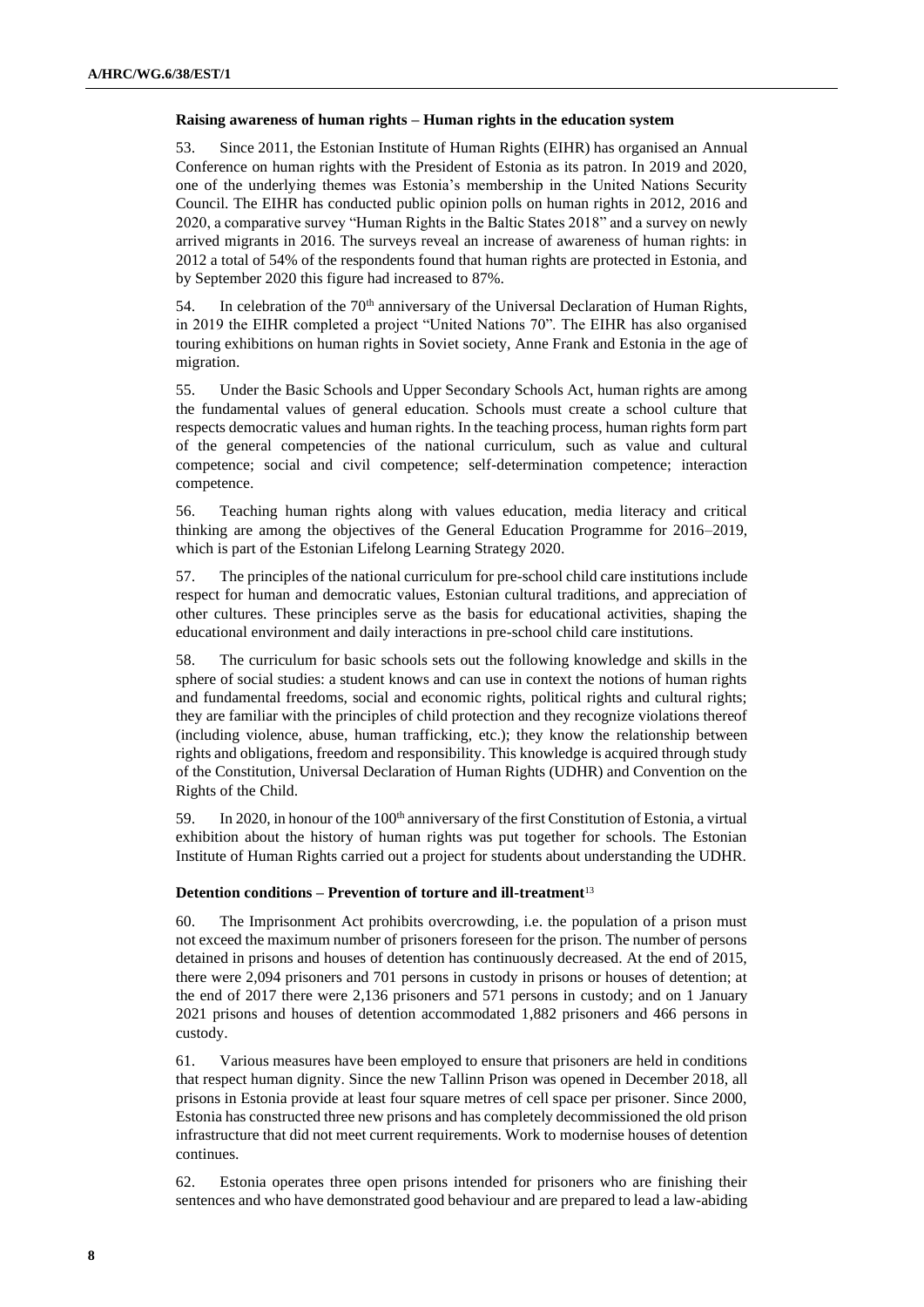life after release, but also for prisoners who have been sentenced for less dangerous crimes. In November 2020, Estonian open prisons accommodated 152 inmates, which is 6.3% of the total number of prisoners (8% of the total number of persons in detention).

63. Health care in prison is part of the national health care system. If a prisoner requires treatment that the prison cannot provide, the prisoner will be referred to a civilian hospital for specialised medical care. Prisoners have 24 hour access to emergency medical services.

64. All prisoners have access to necessary medicines and medical equipment. Supervision over providers of health care services in prisons is exercised by the Health Board. Prison medical units are properly licensed. The cost of dental care for prisoners is covered by the state.

65. Rehabilitation services for imprisoned persons with disabilities are provided by the Social Insurance Board, and occupational rehabilitation services by the Unemployment Insurance Fund. Other rehabilitation services (assistants, equipment) are provided by the prison. The needs of prisoners with special educational needs are supported by the Ministry of Education and Research through educational institutions.

66. All deaths involving prisoners are thoroughly investigated to determine the circumstances surrounding the death, and criminal proceedings are initiated, if necessary. In 2017, criminal proceedings were initiated in one case for attempted murder when a prisoner attacked a guard. In 2018, no cases of manslaughter or murder were recorded. In 2019, one criminal case was initiated to investigate the death of a prisoner, but the proceedings were terminated. In 2019, there were a total of 15 deaths, four of which were suicides and 11 were caused by health problems. In 2020, there were a total of 13 deaths, three of which were suicides with the remainder caused by health problems. In 2020, no cases of manslaughter or murder were recorded. The use of force in detention facilities is also thoroughly investigated, and criminal or disciplinary proceedings are initiated if the use of force is found not to have been lawful.

#### **Freedom of expression – Internet freedom, cyber security**

67. Freedom of expression on and offline, and freedom of the media are under special focus both domestically and internationally. Estonia is committed to developing digital services in all areas of life, and the goal is to ensure that everyone has access to a fast and affordable Internet connection. An extensive range of services has been developed to give companies, organisations and residents a convenient way to communicate with the state and municipalities via the Internet. Estonia pays special attention to everyone's free and unrestricted access to the Internet on the international level and shares its experience in digitalisation. Since 2019, the Estonian Ministry of Education and Research has organised an annual media competency week to raise the awareness of children, young people, teachers and the general public of the possibilities and risks of the surrounding information space and to draw attention to the importance of critical thinking.

68. Estonia pays significant attention to issues of cyber security. In May 2020, during Estonia's Presidency of the UN Security Council, a virtual Arria-Formula meeting was held with focus on stability in cyberspace, cyber norms and international law. The objective of the meeting was to raise the awareness of the members of the Security Council and the wider range of members of the UN about cyber threats, and to discuss conflict prevention in cyberspace. The discussions addressed how to ensure a stable and peaceful cyberspace, and experiences were shared concerning the application of international law and norms in cyberspace.

69. Over the years, Estonia has consistently been ranked among the leading group of countries in the Press Freedom Index. The Reporters Without Borders index divides 180 countries of the world into five groups. In the past years Estonia has ranked between 11th and 14th place, including 14th in 2020. This is a testament to the strong position of the Estonian press and the quality work of Estonian journalists. Estonia was also ranked second among 65 countries in the 2019 and 2020 editions of Freedom House's annual Freedom on the Net survey.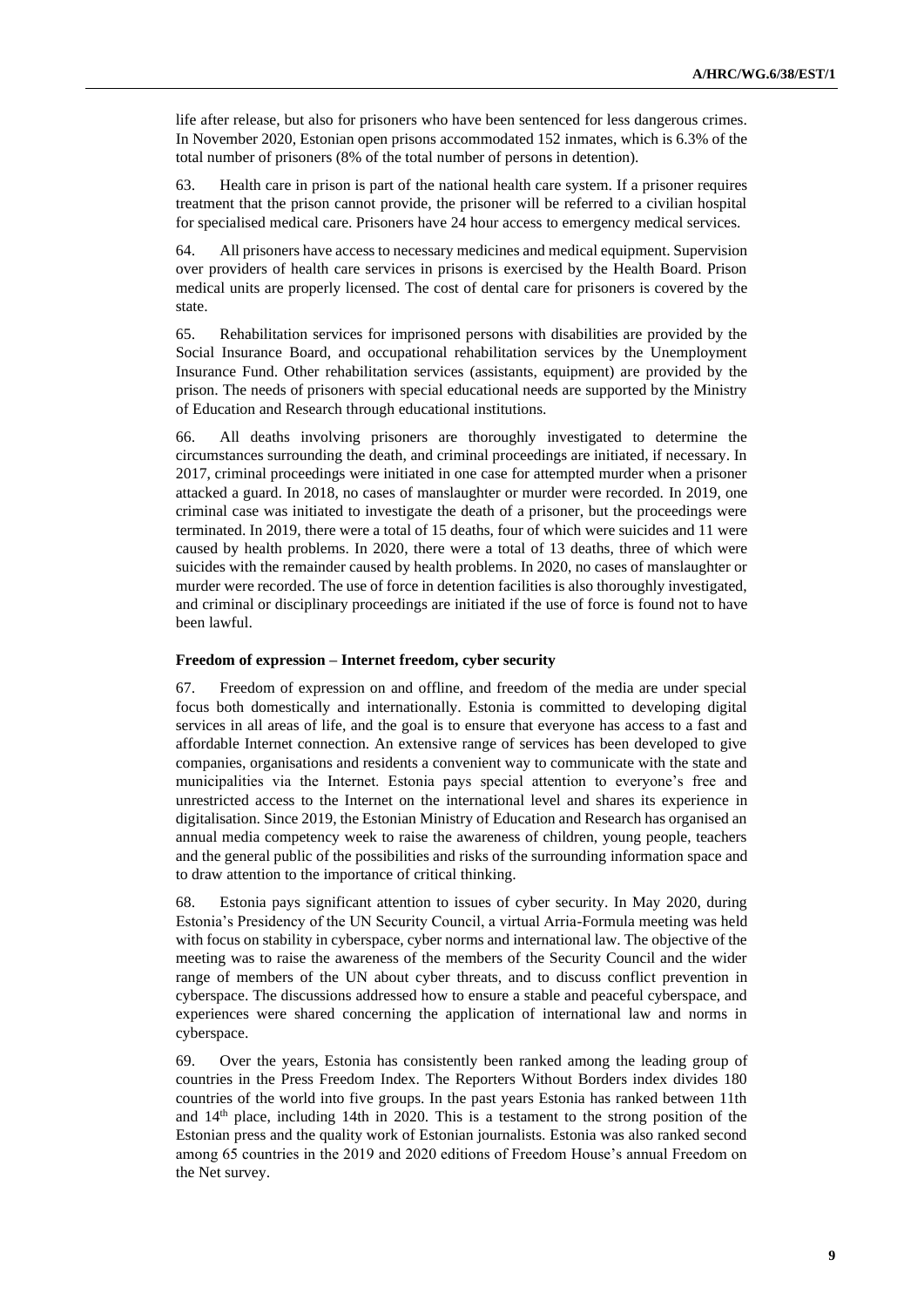70. Estonia is a member of the Freedom Online Coalition (FOC), established in 2011. As of 2020, the Coalition has 30 members, and serves the purpose of sharing information and coordinating activities in bilateral and multilateral meetings, such as within the UN, the Internet Governance Forum (IGF) and regional organisations (OSCE, Council of Europe, etc.). The coalition also provides support to journalists, bloggers and human rights defenders in countries with limited Internet freedom, and cooperates with NGOs and private companies to develop ideas and solutions to effectively protect and promote Internet freedom globally.

71. In May 2020, Estonia joined the Forum on Information and Democracy which unites representatives of countries, civil society, web platforms, academic circles and the press to discuss binding and voluntary mechanisms to ensure the functioning of democracy in the online environment in the digital age. In 2019, Estonia also joined the Media Freedom Coalition which aims to promote freedom of the press and to protect the safety of journalists.

# **Citizenship**<sup>14</sup>

72. Estonia has consistently taken legal and policy measures to reduce the number of persons with undetermined citizenship and promote Estonian citizenship. This issue has been a focus of national integration plans through the years.

73. The procedure for applying for citizenship has been simplified in the interests of vulnerable groups such as minors, older persons and disabled persons.

74. From 2016, children of parents with undetermined citizenship automatically acquire Estonian citizenship. Consequently, there will be no additional children with undetermined citizenship since all children born in Estonia and children who move to Estonia with their parents right after birth who would have undetermined citizenship because of their parents, automatically become citizens of Estonia by naturalisation as of the moment of birth.

75. The Police and Border Guard Board takes steps to raise the awareness of persons with undetermined citizenship. When an official is in contact with such a person, the official will provide information about the possibility to apply for Estonian citizenship and the benefits of Estonian citizenship.

76. The amendments to the Citizenship Act in force since 2019 enable free-of-charge language studies on the basis of a language training agreement for persons who want to apply for Estonian citizenship. The state offers free-of-charge Estonian language courses to achieve the level B1 required for citizenship for people who have resided in Estonia for at least 5 years and who meet the other requirements for citizenship. To promote language training while working, upon agreement with their employers, students can benefit from 20 days off per year, for which the state compensates their income. This agreement is deemed to be completed once the person has passed the required Estonian language courses, has passed the proficiency examination and has filed an application for Estonian citizenship.

#### **Refugees, beneficiaries of international protection**<sup>15</sup>

77. *Acceptance of applicants for international protection.* As of 2016, there are two accommodation centres in Estonia for applicants for international protection. Applicants have access to accommodation, Estonian language courses, translation services, health care services, including medicines prescribed by a physician, psychological counselling, toiletries, clothes and other necessities. The accommodation centres also organise various pastime activities.

78. *Support services for beneficiaries of international protection.* Beneficiaries of international protection are given financial support to rent accommodation, and have access to Estonian language courses. Language courses are designed with consideration for special needs, such as trauma or illiteracy. Various life skills workshops and group activities promoting mental health are also available. Children in accommodation centres are guaranteed a place in kindergarten, and school-aged children are guaranteed a place in school similarly to local children. Adaptation services and language training for children are provided by the educational institution.

79. Since September 2017, the Unemployment Insurance Fund provides beneficiaries of international protection with services that promote being and staying employed. In the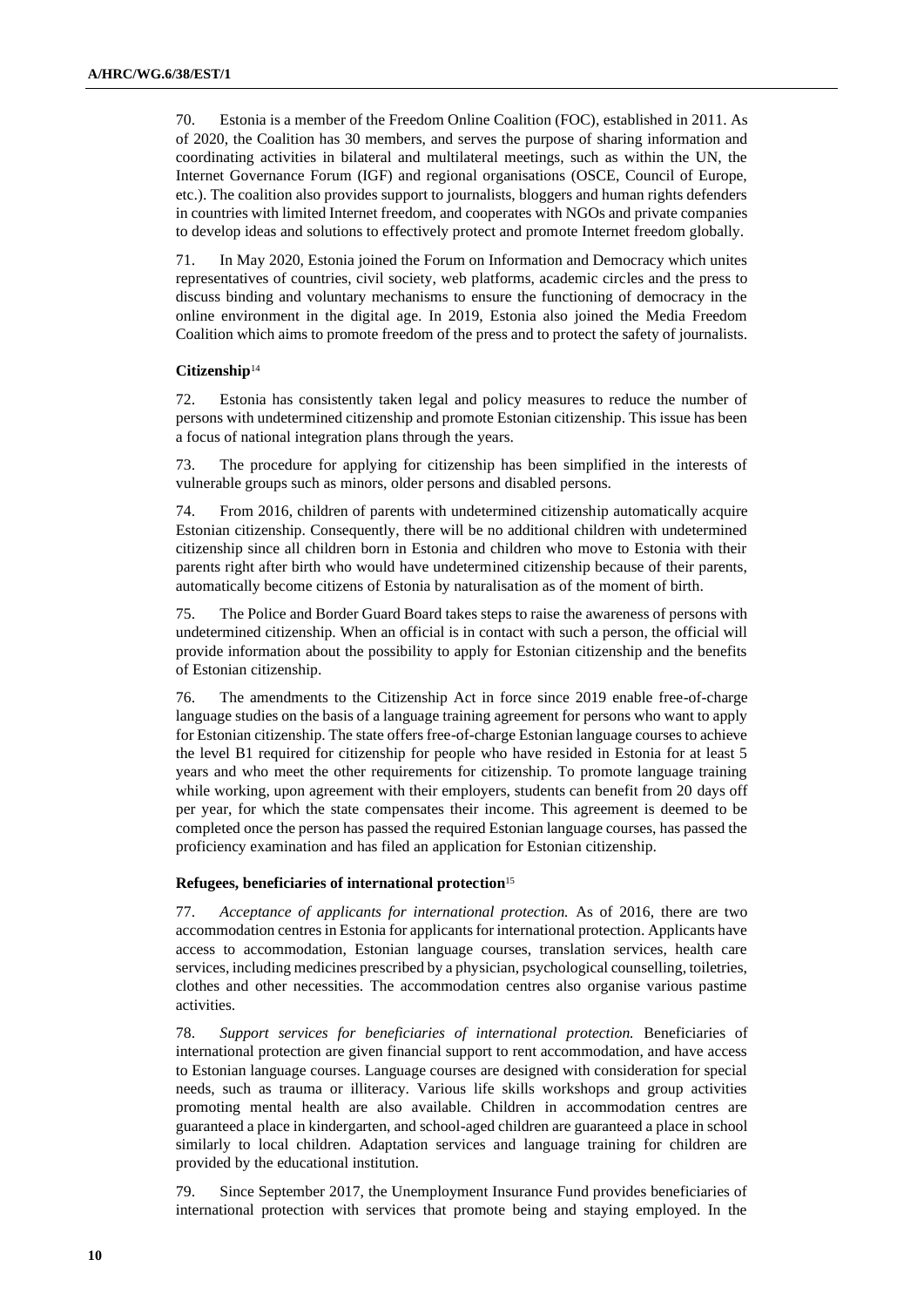framework of a special project the Unemployment Insurance Fund pays employers a wage subsidy when they hire a beneficiary of or applicant for international protection who has been registered as unemployed. Employers of beneficiaries of international protection may be compensated for expenses related to acquiring a qualification, Estonian language training and translation services related to work or occupational mentoring. This service aims to increase the share of beneficiaries of international protection in employment, facilitate their integration into Estonian society, and increase their readiness to work. The Social Insurance Board supports and consults municipalities and service providers and assists in settling individual cases.

### **Cohesion in society, integration and rights of persons belonging to national minorities**<sup>16</sup>

80. Estonia designs its model of a multicultural society through integration programmes and activities. The implementation of the integration plans is constantly monitored and new plans are drawn up based on analysis of the experience gained in the execution of the previous plan.

81. Three integration development plans have been implemented since 2000. The Ministry of Culture commissions an Integration Monitoring every 4 years to assess the effectiveness of integration policies. The sixth monitoring was conducted in 2020.

82. The Ministry of Culture and the Ministry of the Interior are currently drafting a Population and Coherent Society Development Plan for 2021–2030. Consultations have been held with other ministries and partners, including representatives of cultural associations of national minorities. The objectives include promotion of employment of older persons and other vulnerable groups, supporting employers and employees in managing a multicultural environment, developing Estonian studies and a clear and reliable communication and information space. The plan will expand the range and availability of services that promote adaptation and integration, and equal access to public services.

#### *National minorities*

83. Approximately 300 cultural associations of national minorities are joined under 18 umbrella organisations that receive operating subsidies from the state budget through threeyear framework agreements. State support has grown steadily from EUR 320,000 in 2014 to EUR 452,000 in 2019. Additionally, the cultural activities of national minorities are funded through the state budget through project support. The preservation and advancement of the language and culture of national minorities are also supported by municipalities.

84. Representatives of national minorities are involved in the development of national minority policies. The Cultural Council for National Minorities, Roma Council and Ida-Viru County Round Table of National Culture Societies operate through the Ministry of Culture. The Cultural Council makes proposals to the Minister related to the cultural life and activities of national minorities, and cultural and integration policy. The Roma Council analyses issues relating to Roma integration and makes proposals related to the integration of Roma. The Round Table organises meetings with social, cultural and political figures, representatives from embassies and foreign NGOs as well as national cultural societies from other regions. Annual cooperation days and trainings are held for representatives of umbrella organisations to increase their administrative capacity and promote cooperation.

85. The Ministry of Culture has funded various national programmes aimed at preserving the cultural heritage of national minorities: Preservation and Development of Places of Worship 2014-2018, which helped restore churches and temples; Traditional Cultural Environment of Islands 2015-2019, which supported Estonian-Swedish heritage culture in Western Estonia; Peipsiveere Cultural Space for the preservation of the regional cultural heritage in Eastern Estonia with emphasis on the preservation and promotion of the cultural heritage of Russians, Russian Old Believers and Votians.

86. The Ministry supports national minority professional and hobby theatres, concert organisers, bands, museums, publishing projects and the organisation of literary events, festivals and other cultural events in Estonia. The Russian Theatre and Estonian Public Broadcasting's channels and programmes in Russian (ETV+ and Radio 4) are funded from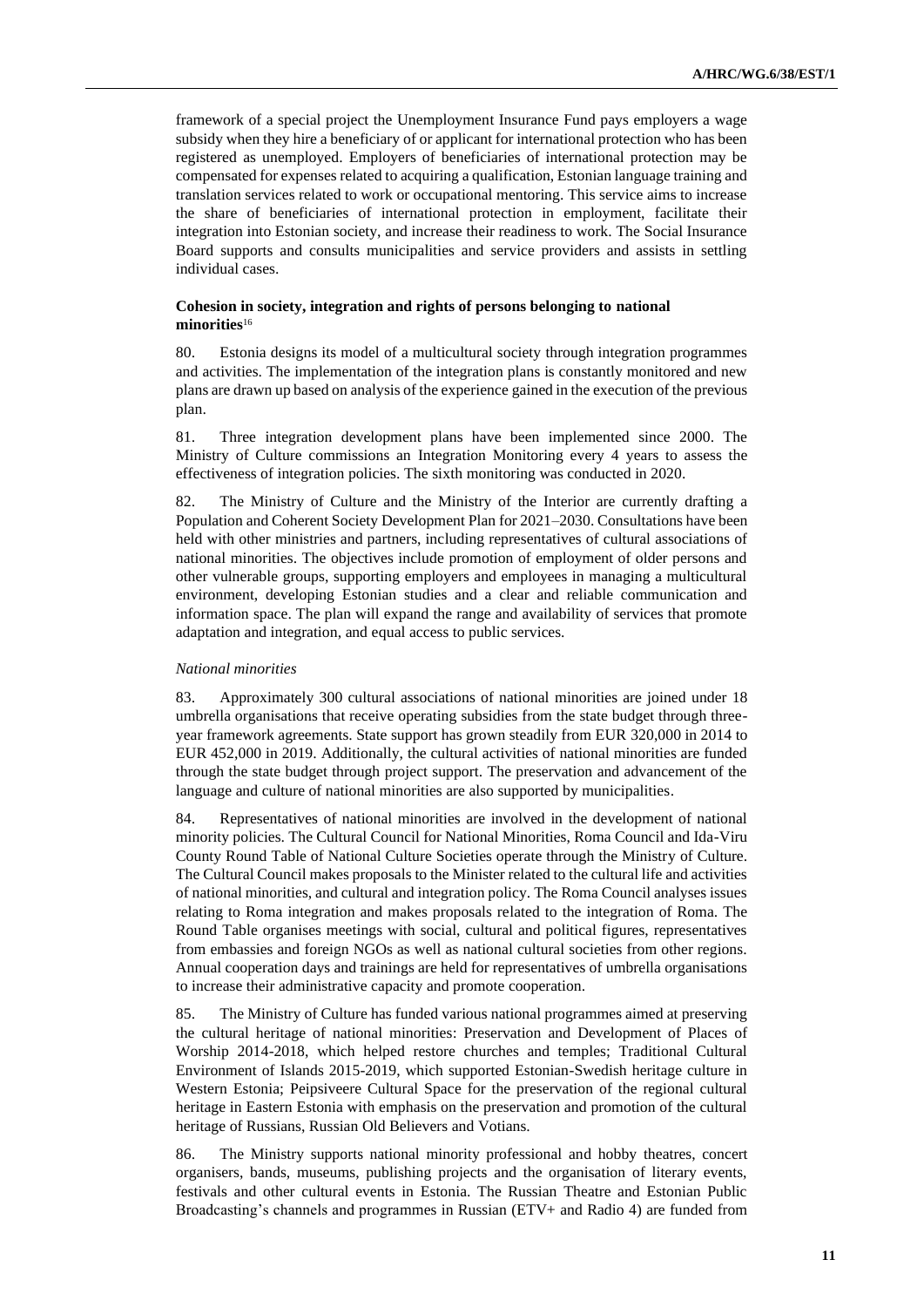the state budged. The Estonian Open Air Museum's Centre of Multicultural Estonia celebrates the culture, history and art of the ethnic minorities living in Estonia. Integration cooperation activities are also coordinated by the Estonian Folklore Council.

87. Several national minorities and ethnic groups have established museums to present their national culture: the Russian Museum, Coastal Swedish Museum, Chuvash and Jewish Museums, Russian Centre of Culture and Ukrainian Centre of Culture in Tallinn. The Ukrainian Museum was opened in Kohtla-Järve in 2019.

## *Equal participation in cultural life*<sup>17</sup>

88. The State and municipalities continue to expand measures to facilitate participation in cultural life for people with disabilities, pensioners, families with many children and people whose native language is not Estonian. Many cultural institutions have used state support to acquire technical means for providing their services in different languages and for people with hearing or visual impairments. Most cultural institutions have been made accessible to people in wheelchairs. The Estonian Library for the Blind operates a web library. Estonian Public Broadcasting broadcasts news in sign language and provides audio subtitles for the visually impaired. Visually and hearing impaired people can enjoy important cultural events in Estonia, including the Estonian Song and Dance Celebration, thanks to special equipment.

#### **Women, peace and security**

89. Estonia has supported Resolution [1325 on women, peace and security](http://www.un.org/en/ga/search/view_doc.asp?symbol=S/RES/1325(2000)) adopted by the UN Security Council in 2000, and is a co-sponsor of its follow-up resolutions 1820, 1888 and 2242. Estonia has adopted two action plans for implementing Resolution 1325, the first in 2010 for 2010–2014 and the second [for 2015–2019.](https://vm.ee/sites/default/files/content-editors/diplomacy/human-rights/1325_tegevuskava_2015-2019_ee.pdf) The third action plan for 2020–2025 is currently being drafted. Issues relating to women, peace and security are within the competence of several Ministries. The relevant ministries in close cooperation with civil society organisations, institutions of higher education and research institutions participate in the drafting process. In 2020, Estonia endorsed the Safe Schools Declaration that aims to protect the right to education in conflict situations.

## **Women in military service**

90. Estonia's national defence is based on the will of the population to participate in national defence, and everyone is equally welcome to participate. Although women are not required to perform mandatory service, they can contribute to ensuring the independence and security of the state. Gender equality is a key element of a modern military organisation's strategic personnel policies. There is a social and political need to increase the participation of women to better align the armed forces with wider social trends and values which, in turn, will help maintain the legitimacy of the armed forces.

91. In 2017, the first policy white paper on increasing the participation of women in military service was published. Its main objective is to encourage women to choose a military career to provide a broader recruitment base and incorporate valuable skills and competencies needed to achieve the objectives of the military.

92. The attitude towards women in voluntary military service is generally favourable. Women have served in the armed forces of Estonia since their re-establishment in 1991. In 2020, women represented about 10% of persons in active duty. Of these 336 women, 107 held a rank of officer and 226 were non-commissioned officers or soldiers. In all positions in military service, training opportunities and courses are open and accessible to all equally. Various measures have been applied with a view to encouraging more women to go into military service; these measures include campaigns aimed at the general public and women specifically to raise awareness of options for military service. Since 2013, a total of 248 young women have started service as conscripts in the Defence Forces, on average 30 per year. In 2020, 54 women enlisted, the highest number ever.

93. Women are also involved in voluntary national defence organisations. The Women's Home Defence with 2,666 members is a nation-wide volunteer organisation and part of the Estonian Defence League. The Estonian Defence League's youth organisation has 4,090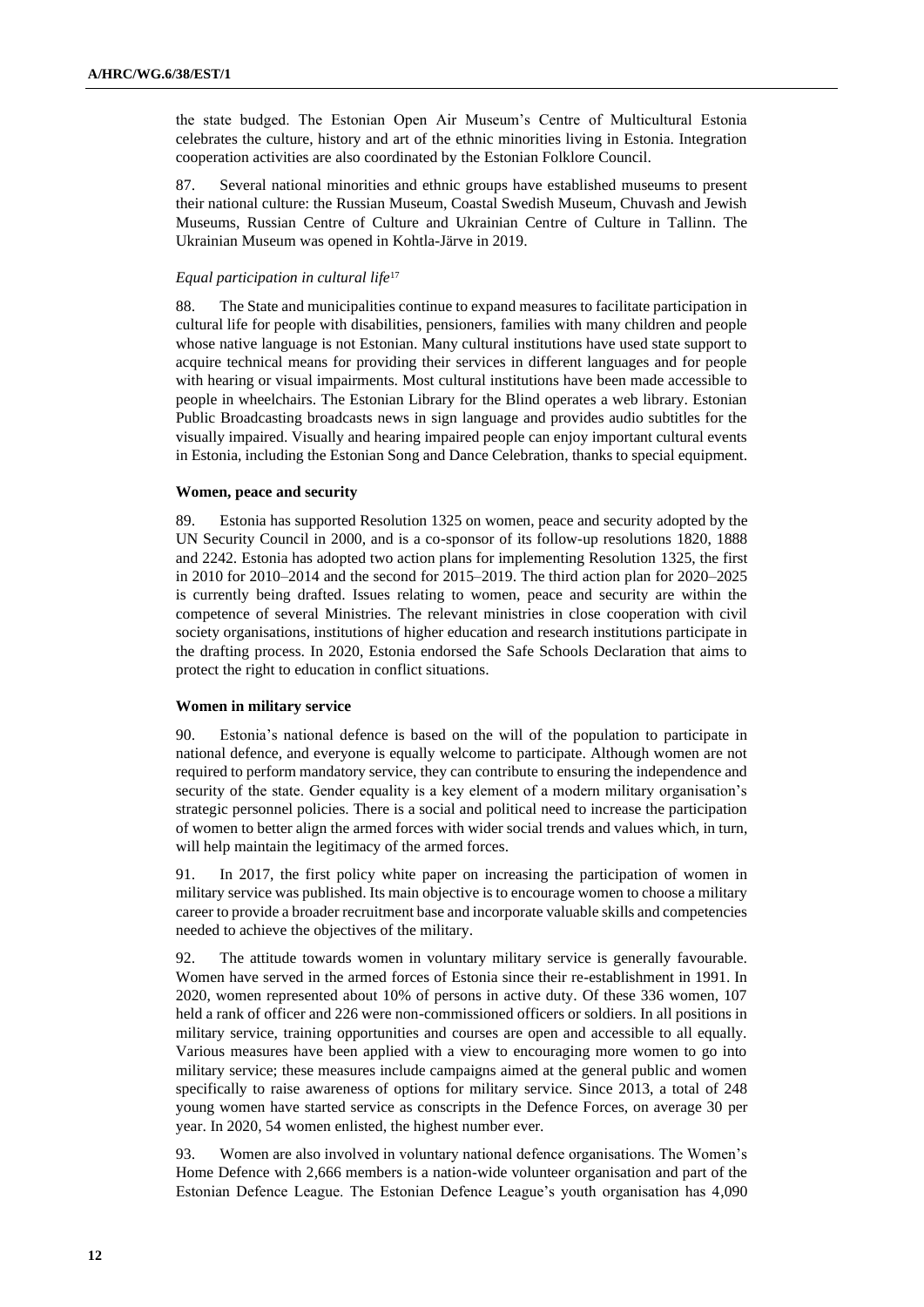members. Both play a broader role in integrating civil society into national defence, educating citizens in crisis management and thereby increasing the cohesion of society.

#### **War crimes and crimes against humanity – The Holocaust memorial days**<sup>18</sup>

94. Estonia supports the International Criminal Court (ICC) and the Rome Statute becoming a universal instrument of international law. From 2018 to 2020, Estonia was a member of the Bureau of the Assembly of States Parties (ASP) of the ICC. Since 2013, Estonia has contributed to the Victims Trust Fund.

95. Estonia supports the drafting of an international convention addressing crimes against humanity based on the articles suggested by the International Law Commission.

96. On 8 May 2020 at the UN Security Council, Estonia held a virtual high-level informal meeting on the lessons of the Second World War and the current security situation, which was attended by other Member States of the Security Council and other States.

97. International Holocaust Remembrance Day, 27 January, has been commemorated in Estonia since 2003. The Ministry of Education and Research and the Jewish Community in Estonia traditionally organise a commemoration ceremony at the Rahumäe Jewish cemetery in Tallinn, attended by representatives from the Ministry, the Jewish Community and the diplomatic corps.

98. In cooperation with the Estonian Institute of Historical Memory, the Ministry organises an essay competition for high school students. In 2021, *Õpetajate Leht* (newspaper for teachers) will issue a special edition dedicated to the Holocaust. In 2020, "Recommendations for Teaching and Learning about the Holocaust" were translated into Estonian.

99. Each year on 8 May and in the last week of July, the Chaplain Service of the Estonian Defence Forces holds commemoration ceremonies in memory of all victims who lost their lives in the Second World War, honouring victims on both sides. On 5 September each year, the Jewish Community in Estonia commemorates the victims of the Holocaust at the memorial for the victims of Nazism at Kalevi-Liiva, with the participation of foreign diplomats and representatives of the state and municipalities and public organisations.

100. Estonia commemorates the Europe-wide day of remembrance for victims of totalitarian regimes on 23 August. On 23 August 2018, a Memorial to the Victims of Communism in Estonia was inaugurated in Tallinn, with the participation of persons who were repressed by the communist regime and their families, the President of Estonia, members of the Government and of the Parliament, the diplomatic corps, church leaders and senior government officials.

101. Since 2013, the Estonian Institute of Human Rights and other organisations have organised events to remember the victims of the June Deportations to Siberia in 1941 and the March Deportations to Siberia in 1949. Since 2020, events have also marked the Great Escape of 1944 when at a critical point during the Second World War over 75,000 people were forced to flee Estonia by sea in small boats.

#### **Children – The rights of the child**<sup>19</sup>

#### *Enhancing the child protection system*

102. The Child Protection Act of 2016 explicitly prohibits all forms of abuse and violence against children, including corporal punishment, with special emphasis on prevention. A special evidence-based programme, for parents of children 2 to 8 years of age is financed by the state and municipalities.

103. The best interests of the child must come first in all actions related to children. Under Estonian law, separation of a child from his or her family must be a measure of last resort. In 2018, alternative care was reformed to give preference to family-based forms of alternative care over institutions.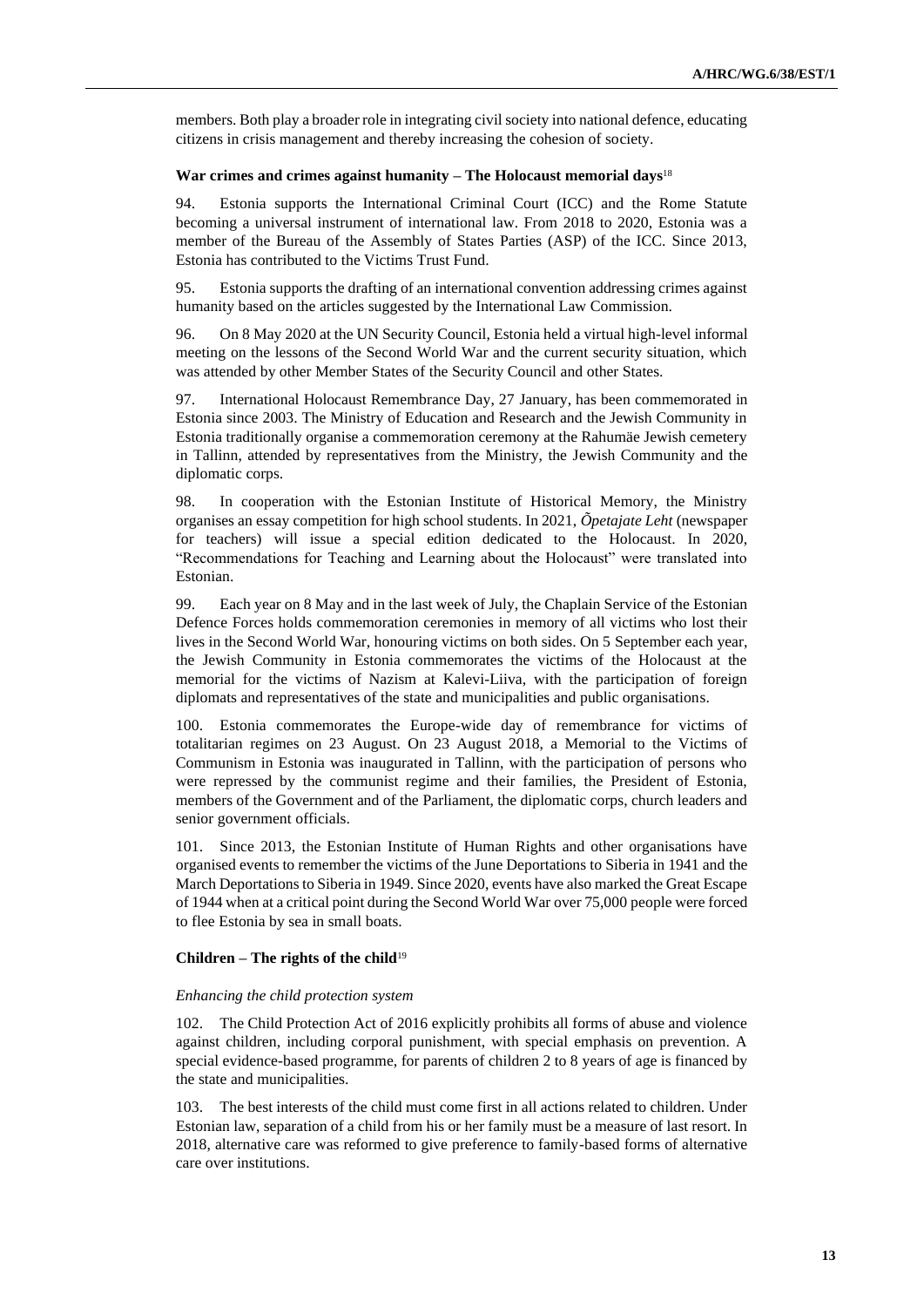#### *Tackling violence against children*

104. Prevention of violence against children is coordinated under the "Strategy for Preventing Violence for 2015–2020". In all cases of domestic violence involving children, the police will inform the municipal authorities to ensure assistance to every child who needs protection. For easier access to information, the databases of the police and municipalities were joined in 2020 to exchange information about children in need of assistance automatically. A special service for children includes a helpline and a [website](https://www.lasteabi.ee/) where children can ask for help from specialists.

105. Child protection workers participate annually in in-service trainings and counselling to recognise and help abused children. Since 2017, comprehensive services have been provided to victims of child sexual abuse through the cooperation of specialists in different fields based on the Barnahus model. Estonia also implements eight different anti-bullying programmes in kindergartens and schools.

#### *The rights of the child in criminal procedure*

106. Several amendments have been made to legislation as well as work practices to ensure special treatment for juvenile offenders. The Code of Criminal Procedure was amended in 2016 to make proceedings pertaining to minors more child-friendly and reduce the time that a suspect or accused person who is a minor can be held in custody in pre-trial proceedings, such that detention over two months is allowed only in special cases.

107. In 2018, the legal and organisational framework governing the treatment of juvenile offenders was substantially changed, providing a wider range of sanctions applicable to minors. Placement of a minor in a closed child care institution is possible in lieu of detention, and sanctions applicable to minors can be applied in respect of young adults. A minor can be referred to conciliation or be subjected to some other appropriate obligation. In 2019, the procedural guarantees for children suspected or accused in criminal proceedings were expanded. A regulation issued by the Minister of Justice sets out the form of the declaration of rights of minor suspects and accused persons in criminal proceedings with the aim of explaining criminal proceedings and the rights of persons subject to criminal proceedings to minors in a simple and understandable manner.

#### *Awareness-raising and training of employees*

108. The public has been informed of the changes made regarding juvenile offenders through the press and social media. In the interests of forming uniform and child-friendly practices in the treatment, in the framework of criminal proceedings, of minors who have committed a criminal offence, guidelines and training materials have been issued, and projects have been developed. An agreement between prosecutors specialised in juveniles was made in 2018 in cooperation with the Office of the Prosecutor General and other partners. In 2019, a project to develop the system of handling juvenile offenders was initiated by the Ministry of Justice to support the reform of special treatment of juvenile offenders. Seminars, awareness-raising campaigns and conferences on treatment of juvenile offenders are organised on a regular basis. In July 2019, a state prosecutor specialised in juveniles and the treatment of victims was appointed.

#### *Promotion of the principle of restorative justice*

109. Restorative justice has been in greater focus in recent years in terms of the treatment of juvenile offenders and victim rehabilitation. Several events relating to restorative justice and conciliation were held in 2018 and 2019. The Ministry of Justice finances projects to support restorative justice initiatives. The Social Insurance Board is currently setting up a system of voluntary conciliators for juvenile offenders.

110. Estonia is part of many international networks engaged in promoting restorative justice in the criminal justice system. In November 2018, the Ministry of Justice joined the European Restorative Justice Policy Network (ERJPN) which unites representatives from ministries of EU states. The Ministry is a partner in the international project "Restorative Justice Strategies for Change" to support the implementation of the new restorative justice guidelines issued by the Council of Europe.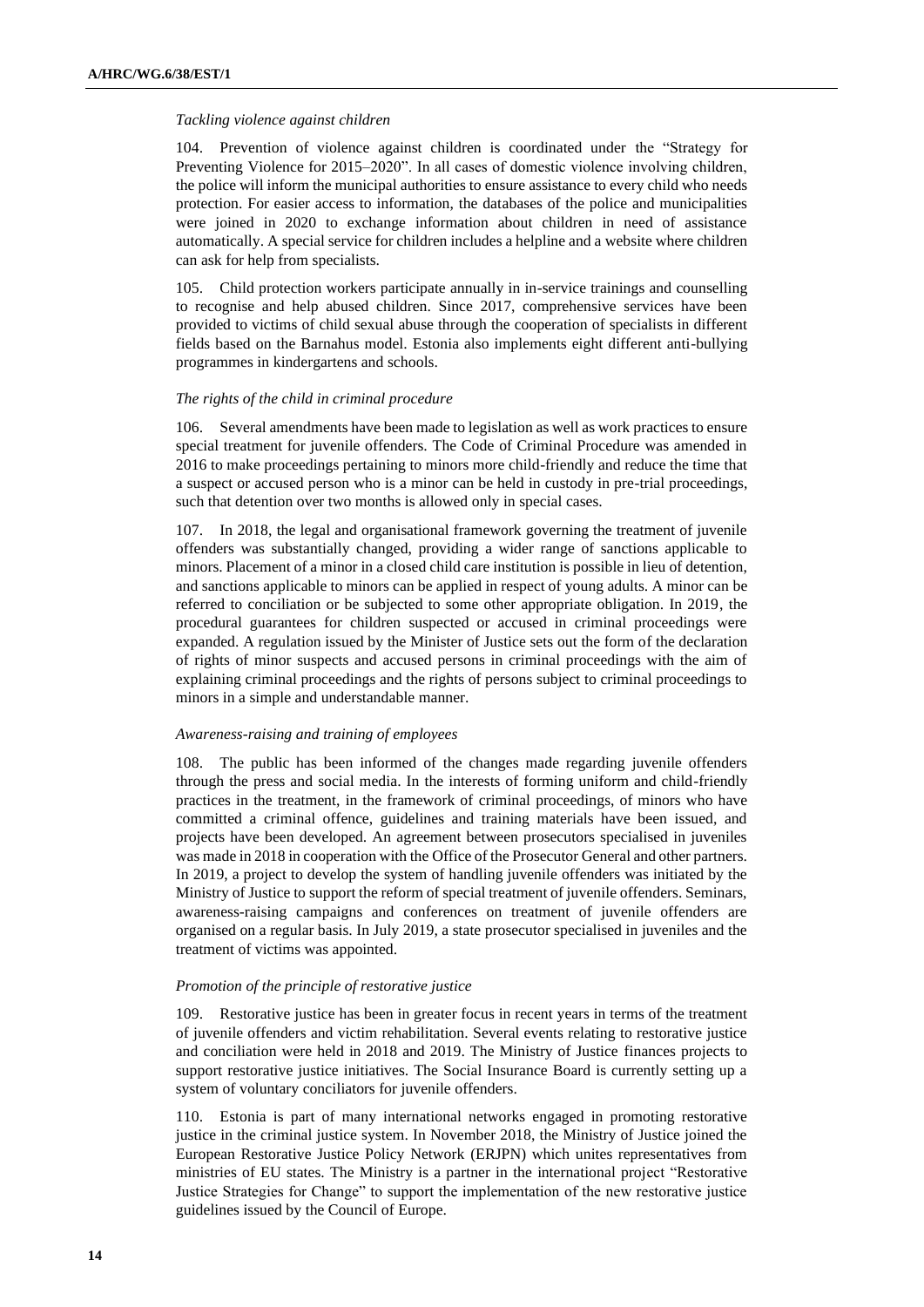#### **Protection of personal data**

111. The processing of personal data is governed by the EU's General Data Protection Regulation (GDPR) and the Estonian Personal Data Protection Act.

112. The GDPR and Personal Data Protection Act impose requirements on the processing of personal data, supervision over compliance with the requirements and liability for violations. Personal data are processed based on the principle that personal data may only be processed where there is a legal basis and to the extent strictly necessary for achieving a specific and legitimate objective. Everyone has the right to access data collected about him/her. Everyone who considers that their rights have been infringed has the right to file a complaint with the Estonian Data Protection Inspectorate or a court. The Data Protection Inspectorate is an independent supervisory authority which monitors compliance with the law in the protection of personal data.

113. Estonia has ratified Protocol (ETS No. 223) amending the Convention for the Protection of Individuals with regard to the Processing of Personal Data (ETS No. 108) and has declared its readiness to implement the provisions of the Protocol in the interim before the entry into force of the Protocol.

114. Statistics Estonia collects, processes and disseminates statistical data pursuant to the Official Statistics Act, which prescribes strict requirements for the confidentiality of data. Data are collected on the basis of the Act, and the consent of the individual is therefore not required. As censuses are mandatory, a person cannot contest (not give consent for) the collection and processing of data. No one is required to disclose data about his or her beliefs.

115. Data collected in the course of a population and housing census are subject to data protection requirements and therefore cannot be disclosed without the person's consent. Without the person's consent, personal data may be communicated to another producer of official statistics if they are marked as confidential, and may be communicated to Eurostat, national statistical institutes of the Member States of the EU and the members of the European System of Central Banks to the extent provided for in the relevant European Union legislation, if they are marked as confidential. To ensure the protection of personal data, data must be processed on the conditions prescribed in the Official Statistics Act. Access to confidential data may be provided for scientific purposes only if the requirements provided by law are met.

#### Legal aid<sup>20</sup>

116. State legal aid provides people with legal services at the state's expense. State legal aid is provided by an attorney in pre-trial proceedings, in court proceedings, in enforcement proceedings, in administrative proceedings, in proceedings for review of a judicial decision that has entered into force, for drafting legal documents, and for other legal counsel and legal representation. State legal aid means that the cost of legal aid services is initially covered by the state, but the recipient may be obliged to pay part of the costs or to reimburse the legal aid in part or in full after the termination of proceedings.

117. In collaboration with the Ministry of Justice, OÜ HUGO offers Estonian residents legal aid free of charge or on favourable conditions. Estonian residents with an average gross monthly income under EUR 1.700 qualify for legal aid. A person who receives legal aid must pay EUR 5 per calendar year (except for minors), while the first two hours are free and the subsequent thirteen hours of legal aid cost EUR 40 per hour. With a few exceptions, legal aid is provided in all legal matters and in all forms in person or online. The Estonian Chamber of Disabled People provides free [legal aid](https://epikoda.ee/mida-me-teeme/noustamine/oigusnoustamine) to people with special needs. The Estonian Association of Pensioners' Societies provide[s legal aid](http://www.eakad.ee/tasuta-oigusabi/) to older persons. The Estonian Union for Child Welfare, in collaboration with the Estonian Bar Association, has provided free-ofcharge legal aid for 10 years to nearly 1,600 persons, and will continue in 2020–2022.

#### **Healthcare**

118. The public health development plan for 2009–2020 is based on the principles of solidarity, equal opportunities and justice, access to high-quality healthcare services and empowerment of civil society. The plan was developed with the involvement of various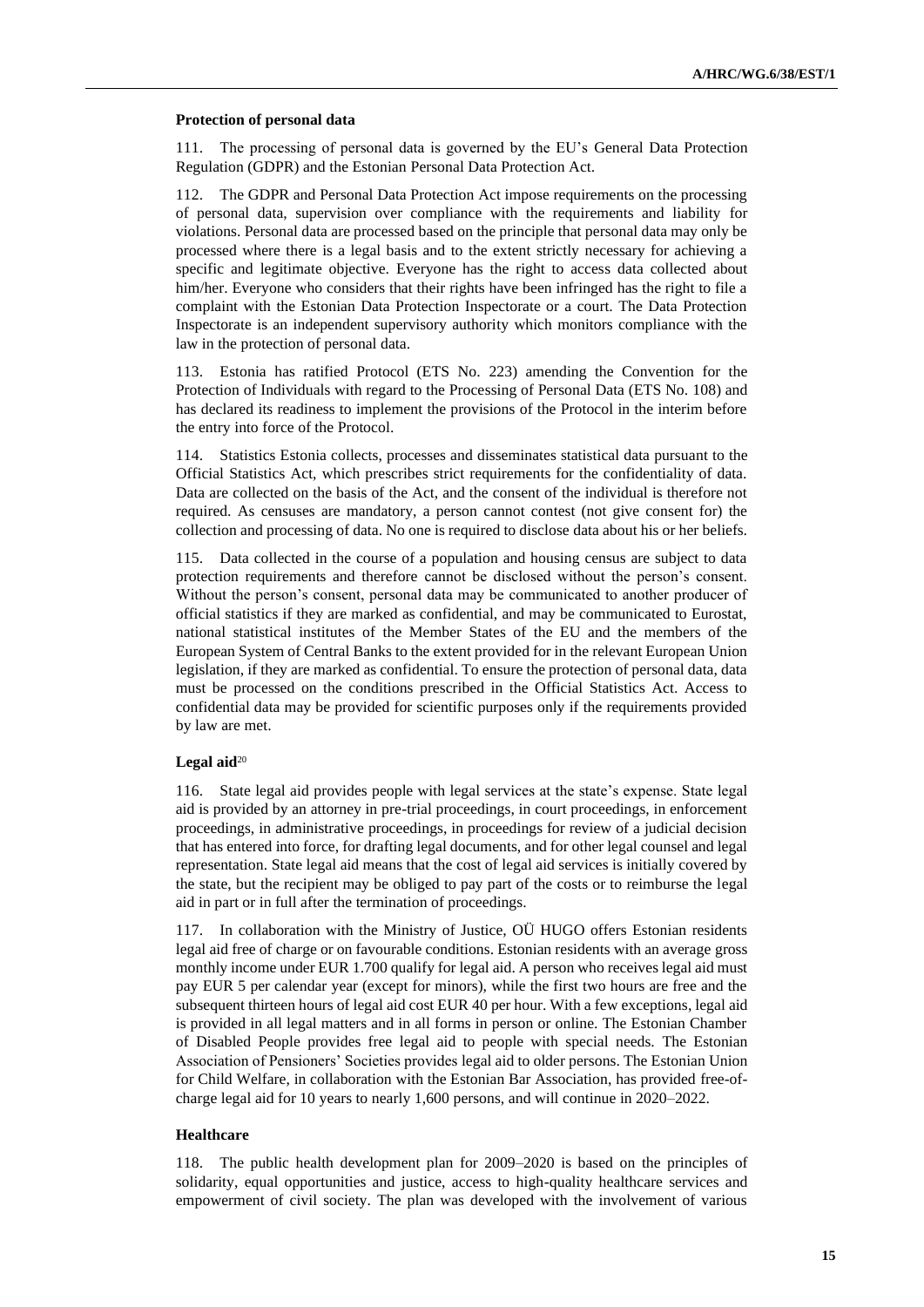organisations, ministries, municipalities, non-profit associations, the private sector and other stakeholders. The Ministry of Social Affairs is working on a public health development plan for 2020–2030 which seeks to maintain and improve people's health, prolong life expectancy, reduce premature illnesses and mortality as well as health inequality among different groups of the population.

119. All persons in Estonia are provided with emergency health care irrespective of their health insurance or citizenship. IT solutions, such as the Electronic Health Record and E-Prescriptions, have been introduced in health care to facilitate access to health services and render them more efficient.

### **Social services and social benefits – Pensions, pension reform**<sup>21</sup>

120. The responsibility for welfare services is divided between different levels of government. Municipalities are responsible for community services, services to help elderly and disabled persons live independently and 24-hour general care for the elderly. Municipalities also pay subsistence benefits and other benefits financed from the municipal budget. Technical devices, rehabilitation services and special welfare services for people with special mental needs are organised by the state.

121. Assistance in terms of social protection is organised under the Social Welfare Act which provides that social services must be provided based on generally accepted quality principles. The Act further provides minimum requirements for thirteen types of social services provided by municipalities, minimum requirements for five types of special care services organised by the state and a general obligation to carry out an assessment to determine a person's needs and to offer assistance based on the outcome of such assessment.

122. Citizens and permanent residents living in Estonia, and aliens living in Estonia on the basis of a fixed-term residence permit are eligible for social services and social benefits. State pensions are indexed on 1 April each year using the index provided by law. In 2020, old-age pensions were increased by EUR 45 on average.

123. In 2018, Parliament adopted a pension reform, which will enter into force in 2021, to address the adequacy of pensions of people with low incomes and the sustainability of the pension system. As 77% of insured persons have a salary below the average and as pensions based on the first two pillars of the system largely depend on contributions based on income, many people will receive low pensions in the future. In order to reduce the impact of contributions on future pensions, changes were made to the pension formula.

124. Another important development is the linkage of the pensionable age with life expectancy from 2027 when the previous increase in the pensionable age will be achieved (65 years for men and women). The change in the pension formula and the rise in the pensionable age will increase pensions, especially for people with low incomes, in the future. The flexible retirement concept will take effect in 2021, which allow people to retire up to five years before the legal pensionable age. It will be possible to increase a pension by suspending and subsequently restarting payments and it will also be possible to take out only half a pension, which will make later pension payments higher.

125. Reform of the second pillar will enter into force in 2021, which will make contributions to the second pillar voluntary and create new options:

(a) People will be free to decide whether or not they want the II pillar, including people who have and have not joined the II pillar by the time the changes take effect;

(b) In addition to using pension funds people will have the option of opening a pension investment account;

(c) People will be granted the right to start using the money they have saved in the II pillar already before reaching pensionable age, subject to certain conditions;

(d) Upon reaching the pensionable age, every person can decide for himself or herself how to use the money they have saved.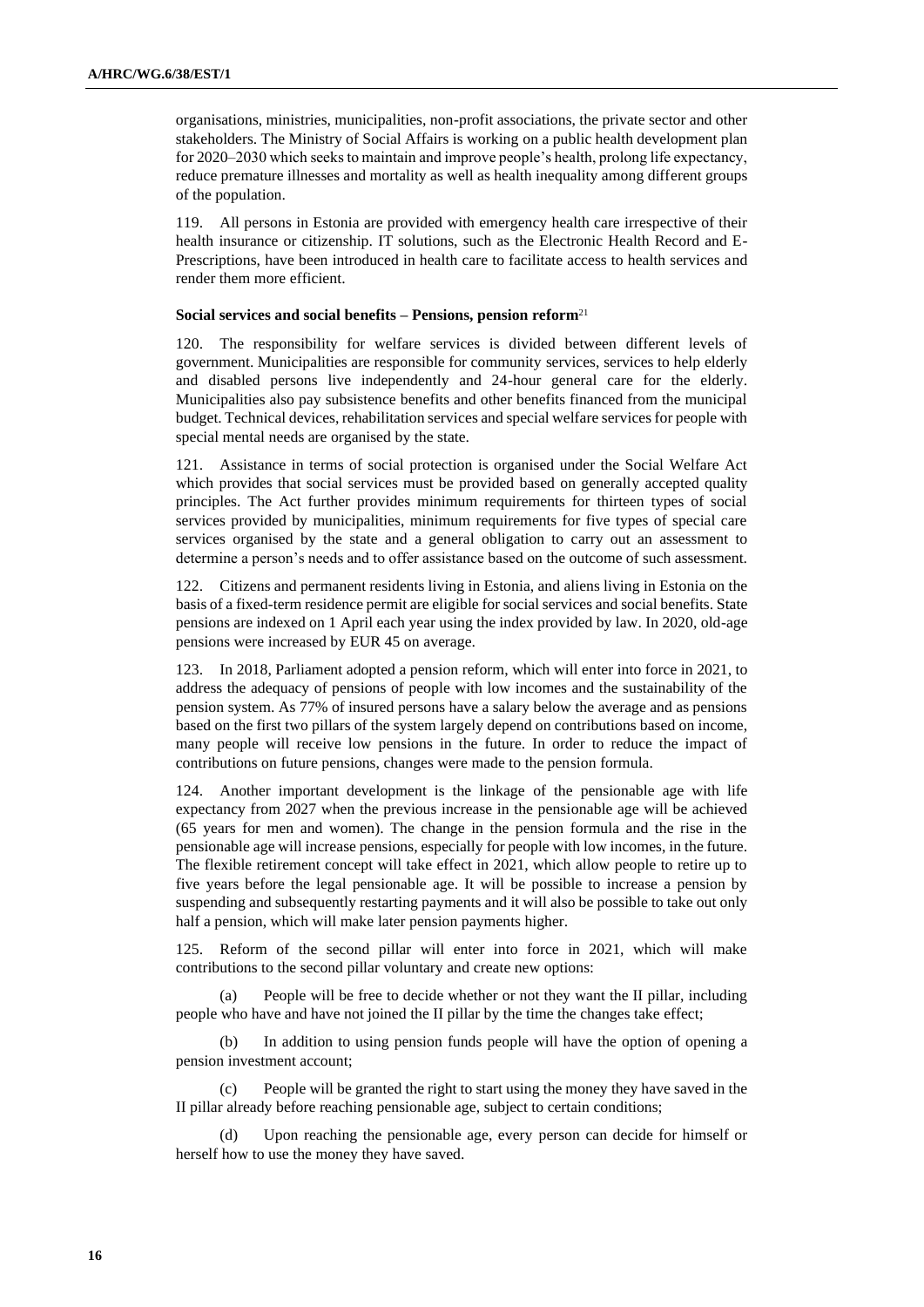#### **Achievement of the Sustainable Development Goals**

126. The Estonian national strategy on sustainable development sets out the development goals of society up to 2030. This Strategy focuses on the sustainability and successful functioning of the state in the long term, and it is implemented through a range of industry strategies and development plans, the outcomes of which are measured based on Sustainable Development Goal indicators.

#### **Climate and environment**

127. Estonia ratified the international Paris Climate Agreement in 2016. A national development paper on the General Principles of Climate Policy sets the long-term vision of Estonia's climate policy and industry and cross-industry policy trends. In 2017, the Government approved the "Climate Change Adaptation Development Plan until 2030", which addresses the main issues of climate change adaptation, the future climate in Estonia based on climate scenarios, and the effects of climate change.

128. The Development Plan sets out adaptation measures for the foreseeable future until 2030 as well as measures in the long term up to 2050 and 2100. An Implementation Plan has been drawn up to carry out the Development Plan. The general objective of the Development Plan is to raise Estonia's national, regional and local readiness and capacity for adapting to the impact of climate change.

### **Human rights and business**<sup>22</sup>

129. Estonia supports the OECD Guidelines for Multinational Enterprises and the UN Guiding Principles on Business and Human Rights, as well as compliance therewith in Estonia and throughout the world. The Minister of Foreign Trade and Information Technology is tasked with developing initiatives for implementing internationally agreed principles and standards of corporate social responsibility.

130. The principles of corporate social responsibility will be addressed in the Research and Development and Innovation and Entrepreneurship Strategy 2021-2035, which will be a joint strategy between the Ministry of Economic Affairs and Communications and the Ministry of Education and Research. In 2021, an Entrepreneurship Programme will be launched, which will include specific actions to help companies conduct their everyday business and strategic management with emphasis on social and environmental aspects, and support entrepreneurs in contributing to Sustainable Development Goals.

131. In 2020, the Ministry of Economic Affairs and Communications organised a seminar in order to collect feedback and suggestions from companies about the support they expect from ministries and public authorities in adhering to corporate social responsibility principles in their organisation. Since corporate social responsibility is a horizontal topic across different ministries, establishment of a governmental structure between ministries is under consideration.

#### **COVID-19 measures and the emergency situation in Estonia in 2020**

132. The emergency situation in Estonia to effectively tackle the COVID-19 outbreak lasted from 12 March to 17 May 2020. Some restrictions were imposed during the emergency situation: restrictions on movement and gatherings, distance learning was introduced, the opening hours of shopping centres were shortened, visiting hospitals, care homes and detention facilities was limited, etc. The restrictive measures were continuously reviewed and they were eased progressively. The measures were temporary, lawful, necessary for the protection of public health and proportional to the legitimate aim.

133. As stipulated by the European Convention on Human Rights and the ICCPR, Estonia notified the Council of Europe and the United Nations respectively of the declaration of an emergency situation, measures adopted and the termination of the emergency situation. The OSCE was also informed of the emergency situation.

134. During the emergency situation, Estonia benefited from its comprehensive digital experience that made it possible to transfer activities flexibly to the electronic environment, for instance teleworking and a quick transition to e-learning in educational institutions.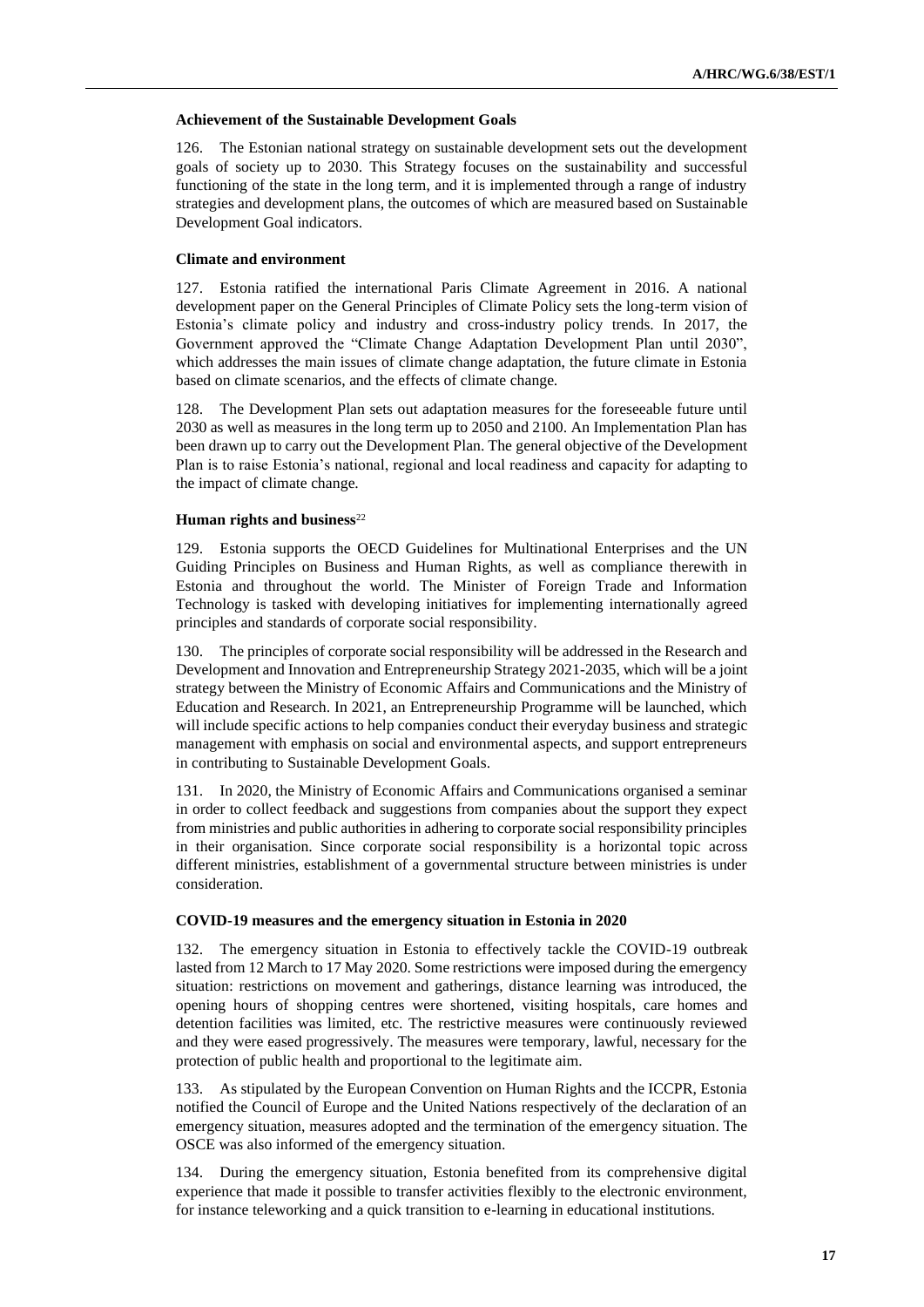# **III. Voluntary international commitments**

# **Preservation and promotion of biological diversity**

135. Estonia is a country of very rich biodiversity, species-rich grasslands, forests and wellpreserved wetlands. In order to preserve biodiversity, large-scale restoration activities of the degraded grasslands and wetlands have been carried out during the last decades, which have contributed significantly to their protection and preservation. Our nature is a national asset to which everyone is entitled. Everyman's rights (the freedom to roam) ensure free access to nature, support nature education, tourism and recreation as well as picking berries and mushrooms as part of the traditional lifestyle. Visiting conservation areas is free of charge for everybody. Everyman's access to natural waterbodies is provided by law. Based on the development paper on the General Principles of Climate Policy adopted in 2017, Estonia has set ambitious goals to reduce, by 2030, GHG emissions by 70% compared to 1990. This means that 42% of gross final energy consumption should come from renewable sources.

# **Principles of development cooperation, including respect for human rights**

136. In terms of development cooperation, Estonia has set the goal to help end global poverty and achieve the Sustainable Development Goals. Development cooperation is based on the "Principles of Estonian Development Cooperation", which determines the general goals and priorities of Estonian development cooperation. The Strategy for Estonian Development Cooperation and Humanitarian Aid 2016-2020 serves as the basis for the public sector in the field of development cooperation and humanitarian aid. Estonia has steadfastly increased development assistance and continues to make efforts to attain a level of 0.33% of GNP within the deadlines for achievement of the Sustainable Development Goals.

137. The Estonian development cooperation goals by area are as follows: 1) supporting the quality of education; 2) supporting the development of health care; 3) guaranteeing peace and stability; 4) supporting the development of democracy, introduction of good governance practices and guaranteeing human rights; 5) promoting economic development; 6) fostering environmentally friendly development; 7) raising the awareness of the Estonian public, particularly younger people, concerning development cooperation and humanitarian aid, as well as global development issues.

138. Estonia promotes more extensive application of information and communication technology (ICT) in the framework of development cooperation. The Estonian Development Cooperation Centre is currently being set up to promote development cooperation and humanitarian aid.

# **IV. International commitments in international organisations and associations**

139. From 2020 to 2021, Estonia is an elected member of the United Nations Security Council. During this time, Estonia will focus on ensuring the rule-based international order and enforcing international law, including the protection and promotion of human rights, the rule of law and combating impunity.

140. Estonia is a founding member of the International Religious Freedom Alliance established in 2020 to protect everyone's right to any religion or belief.

141. Estonia has presented its candidacy for the Human Rights Council from 2026 to 2028. The current UPR will be an important part of this process. Estonia's human rights policy focuses on the protection and promotion of the rights of women, children and indigenous peoples, freedom of expression online and offline, freedom of the media, supporting civil society and combating impunity.